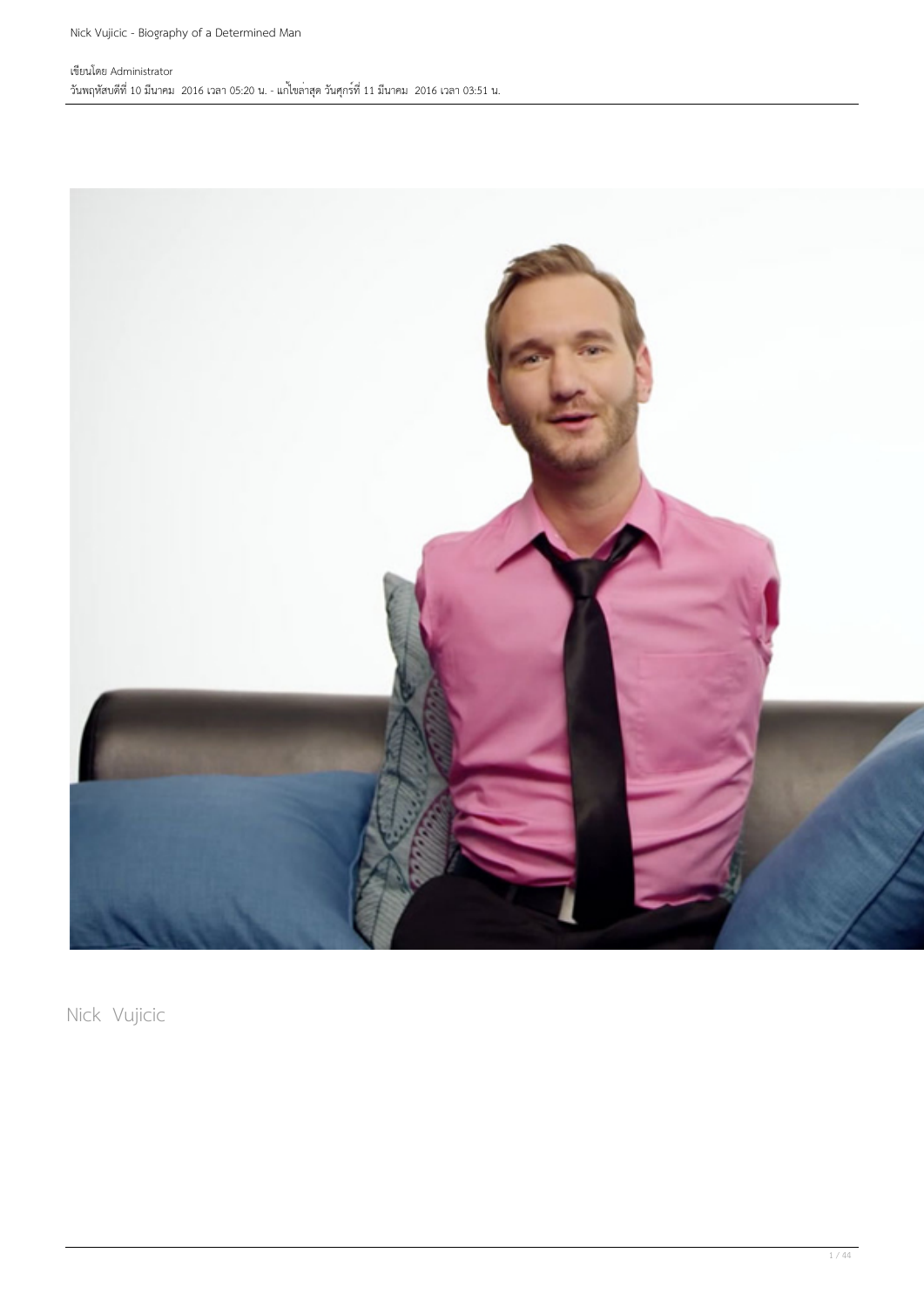เขียนโดย Administrator วันพฤหัสบดีที่ 10 มีนาคม 2016 เวลา 05:20 น. - แก้ไขล่าสุด วันศุกร์ที่ 11 มีนาคม 2016 เวลา 03:51 น.

Nick Vujicic - Biography of a Determined Man (Part 1)

 Nicholas James "Nick" Vujicic (born 4 December 1982) is an Australian Christian evangelist and motivational speaker born with Phocomelia, a rare disorder characterised by the absence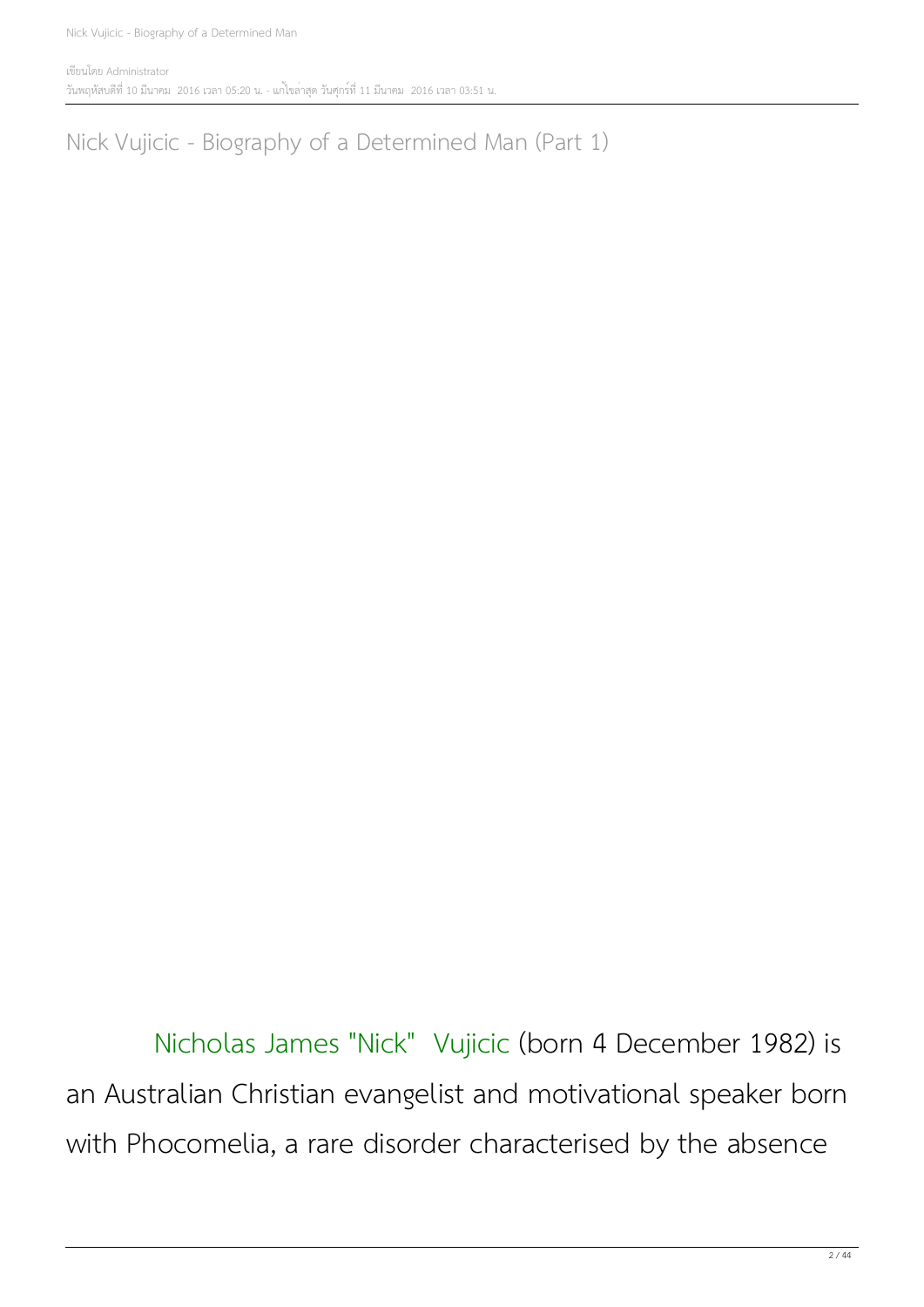of legs and arms. As a child, he struggled mentally and emotionally as well as physically, but eventually came to terms with his disability. He presents motivational speeches worldwide which focus on living with disabilities and finding hope and meaning in life.

During secondary school, Vujicic was elected captain of Runcorn State High School in Queensland and worked with the student council on fundraising events for local charities and disability campaigns. After his mother showed him a newspaper article about a man dealing with a severe disability when he was seventeen, he started to give talks at his prayer group and later founded his non-profit organisation, Life Without Limbs.

 Vujicic has written that he keeps a pair of shoes in his closet due to his belief in miracles.

From Wikipedia, the free encyclopedia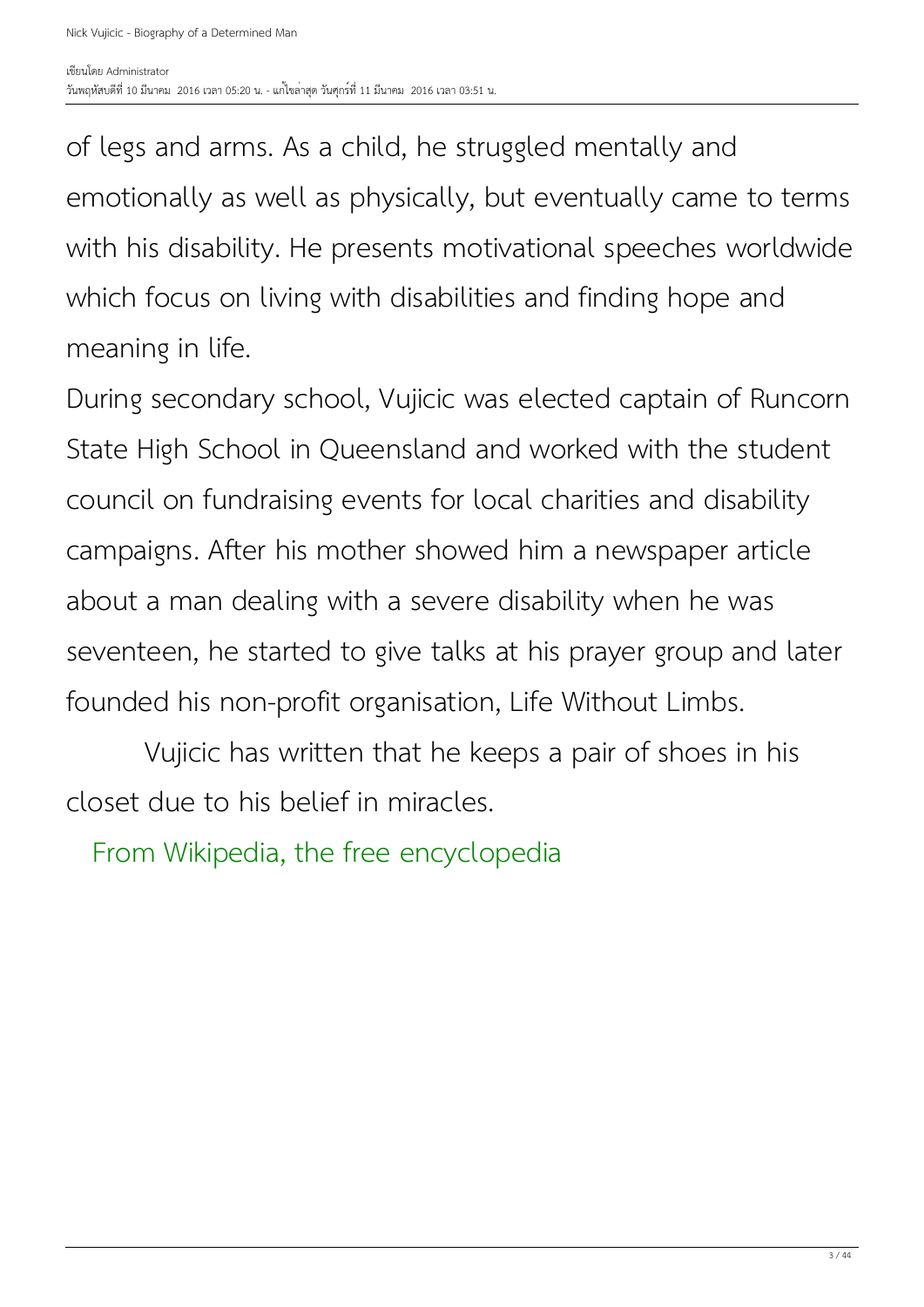#### Nick Vujicic - Biography of a Determined Man (Part 2)

#### Career

#### Vujicic promotes his work through television shows and through his writing. His first book, Life Without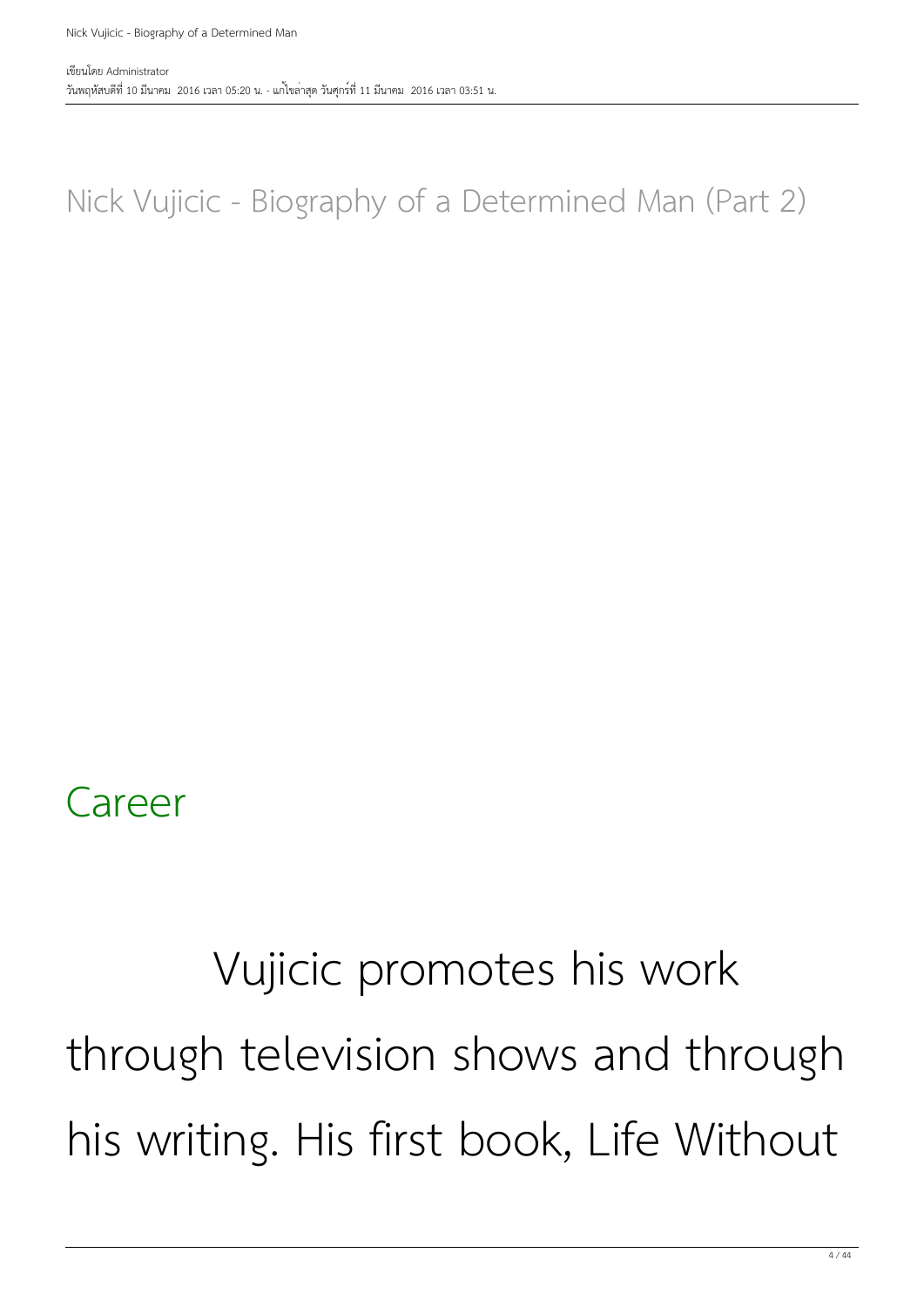Limits: Inspiration for a Ridiculously Good Life, was published by Random House in 2010. He markets a motivational DVD, Life's Greater Purpose, a short documentary filmed in 2005. The second part of the DVD was filmed at his local church in Brisbane – one of his first professional motivational speeches. He markets a DVD for young people titled No Arms, No Legs, No Worries!.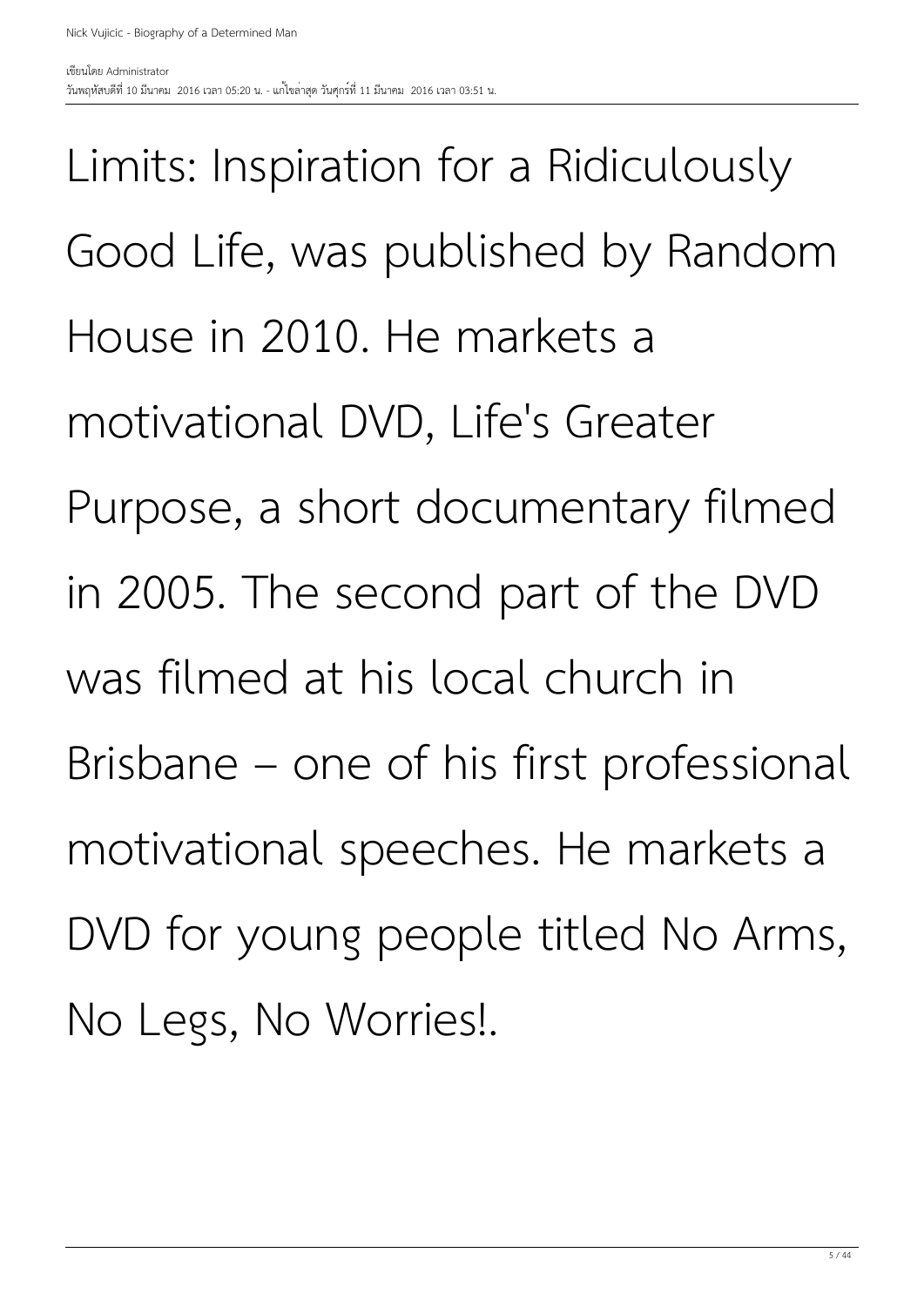#### In March 2008, Vujicic was interviewed by Bob Cummings for the 20/20 American television show.

 Vujicic starred in the short film The Butterfly Circus, which won the Doorpost Film Project's top prize of 2009. In 2010, the film also won two awards as the Best Short Film at the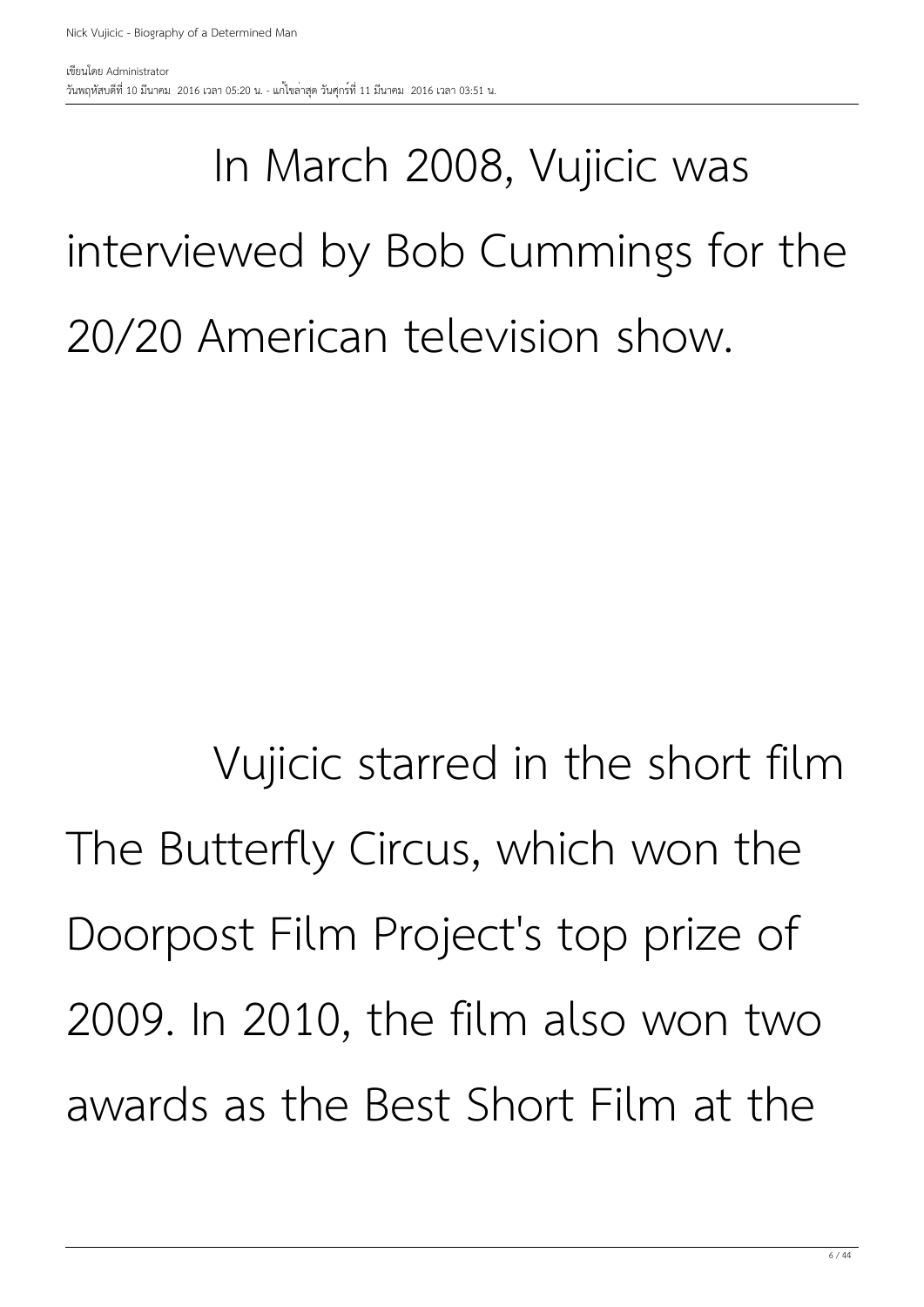2010 Method Fest Independent Film Festival. At the same film festival, he was awarded Best Actor in Short Film for his starring performance as Will. Butterfly Circus also won the best short film award at The Feel Good Film Festival in Hollywood in 2010.

#### Vujicic is a motivational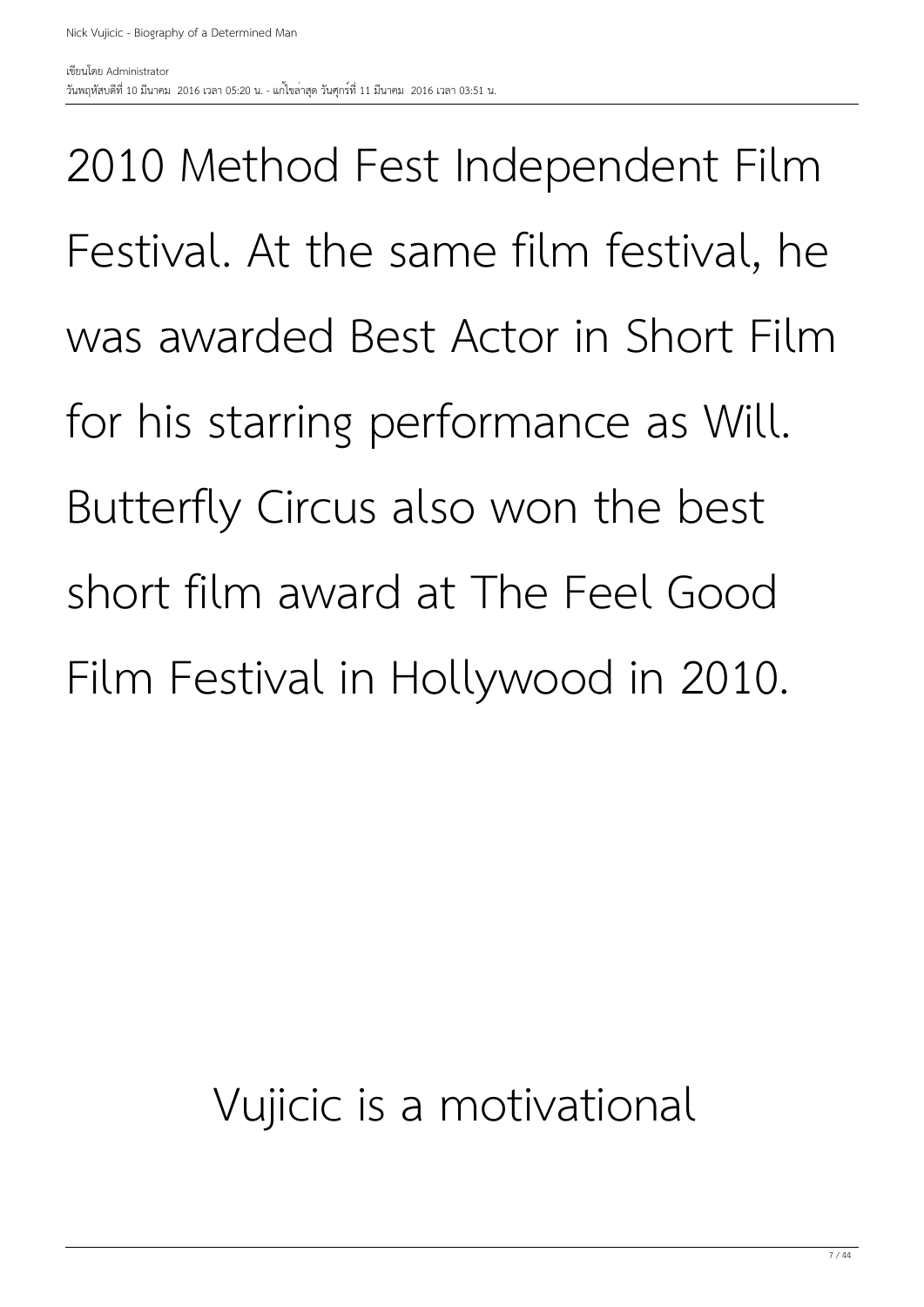#### speaker with TED.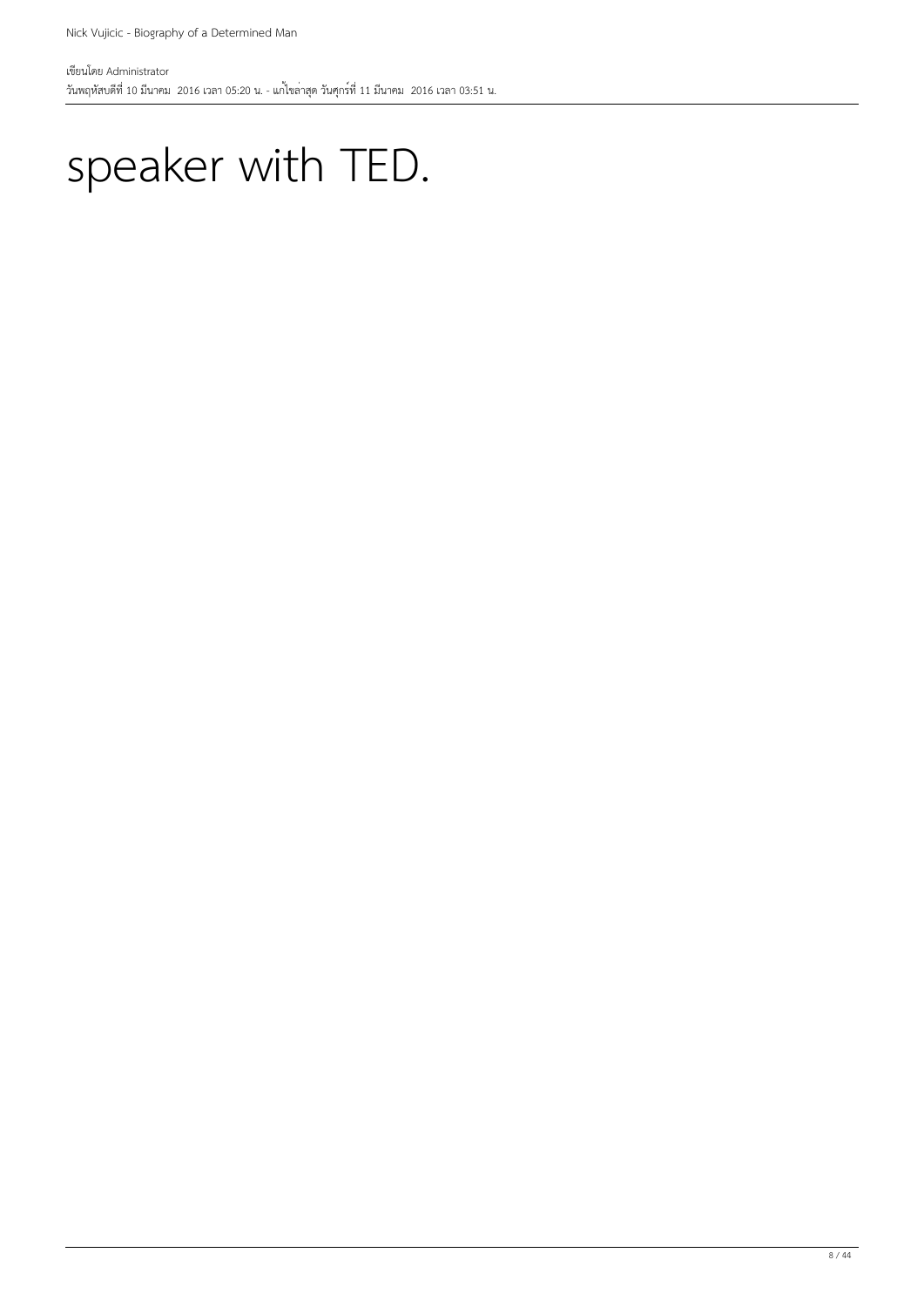#### Nick Vujicic - Biography of a Determined Man (Part 3)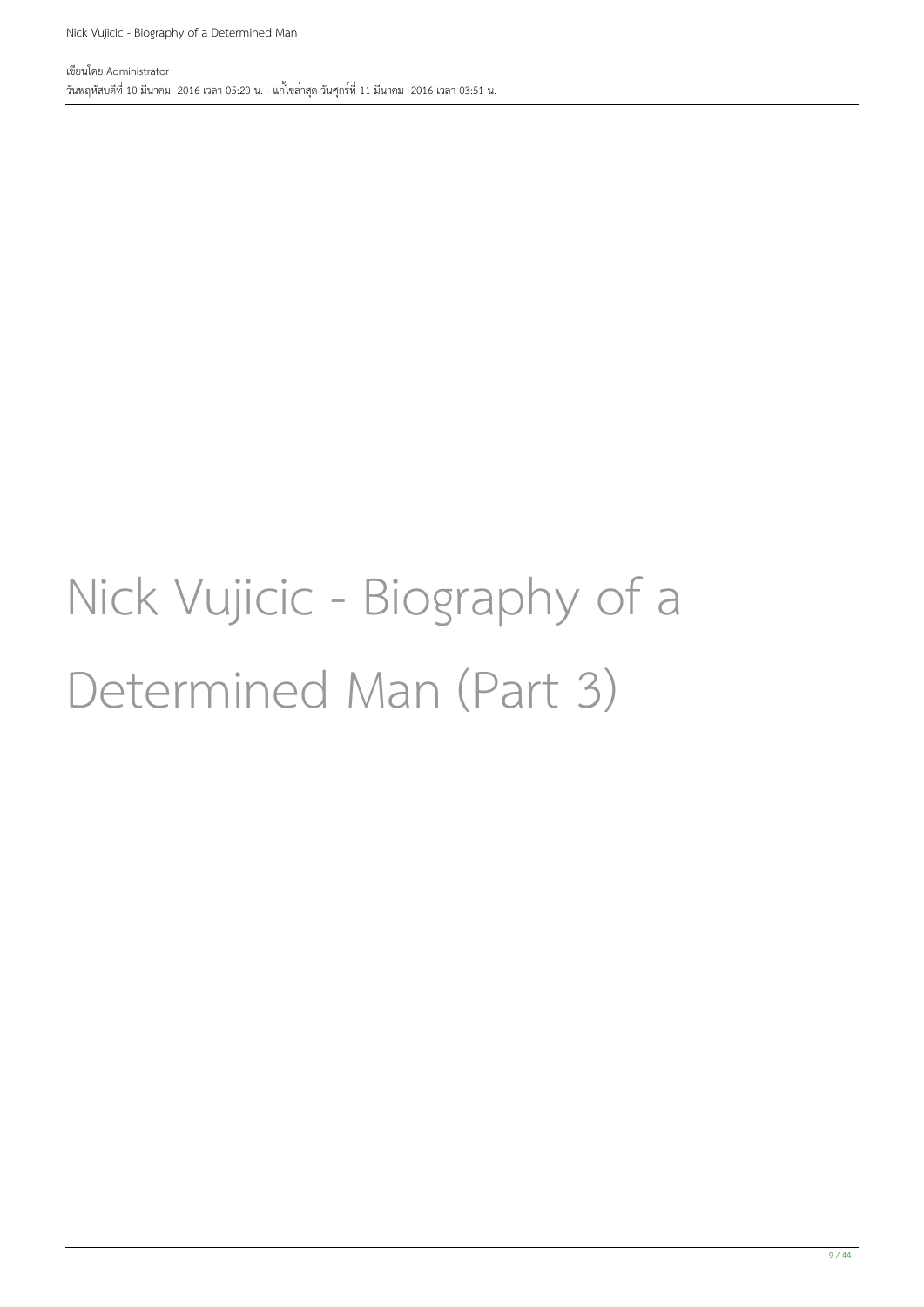#### Inspiration & Advice

#### He gives life advice to his readers. For instance, he advocates that the way to find hope even in the most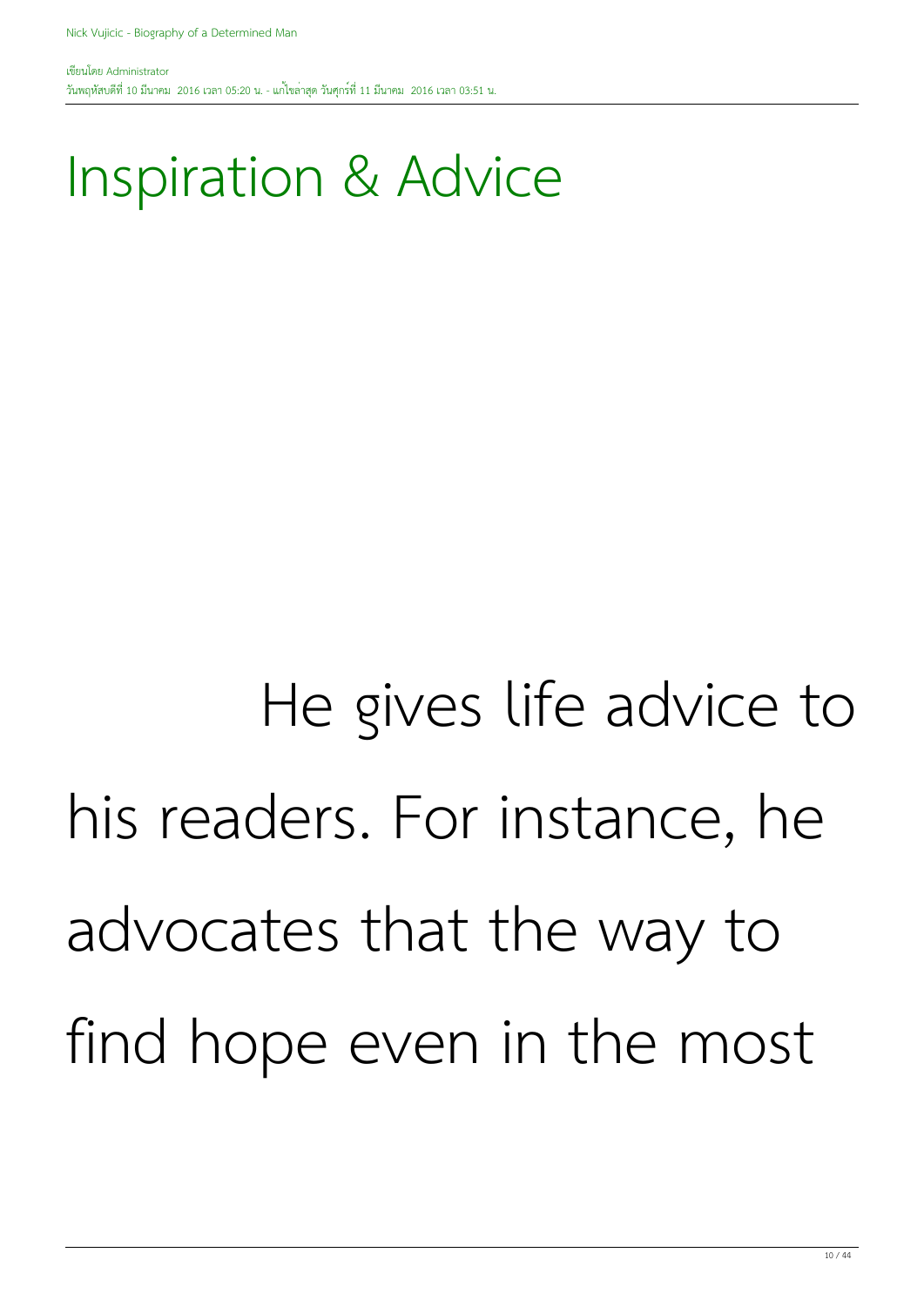harsh of situations is to have a light-hearted discussion and stop grieving, and you will become tough and stay firm in any situation so that you can keep living your life the way you want. He advises readers to hold onto hope so that it cannot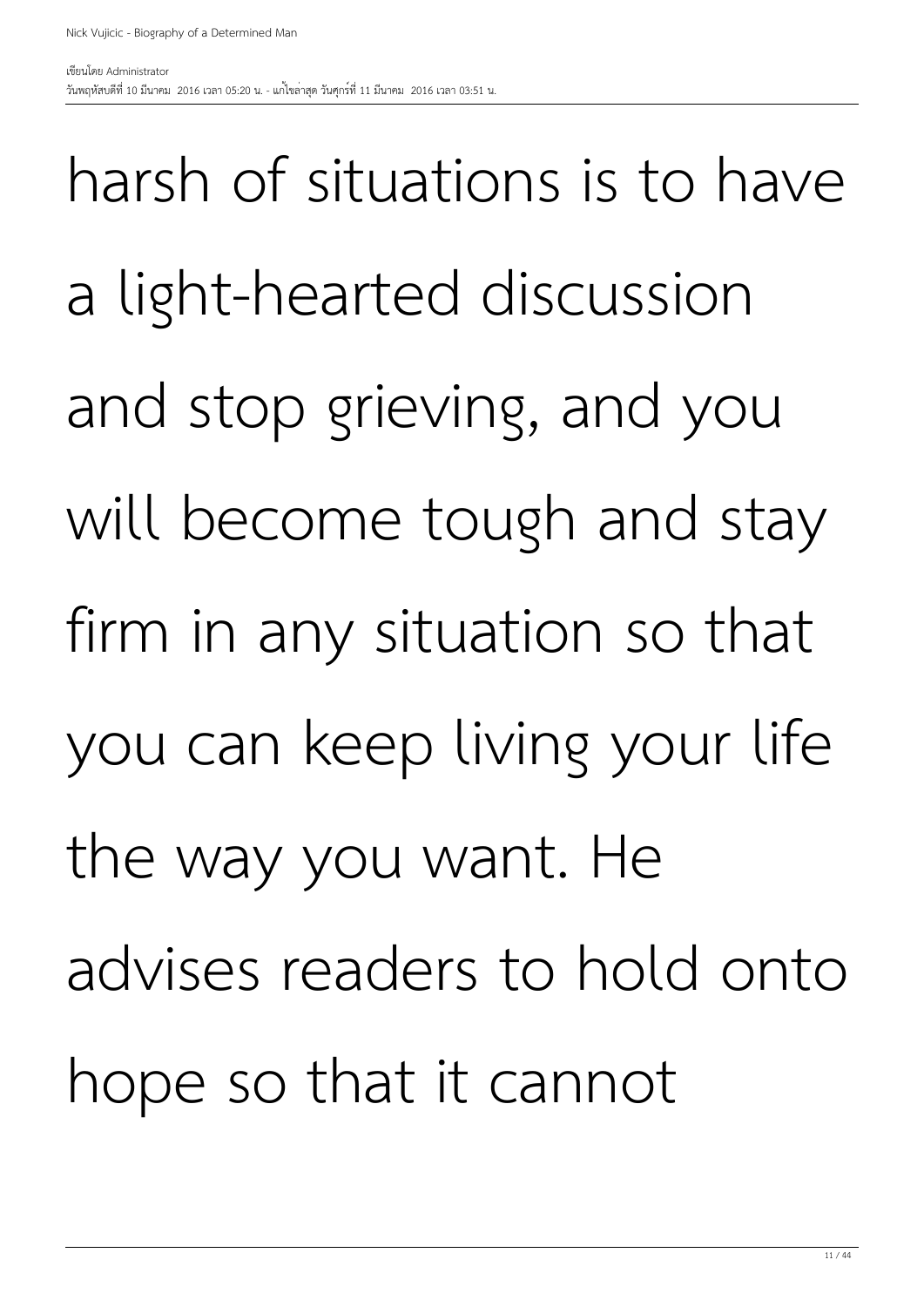disappear, be able to accept danger, and learn to laugh, be thankful to God, and be willing to serve others before yourself, is the key. His main goal is to share God's love for his readers, who he wishes to experience the brightness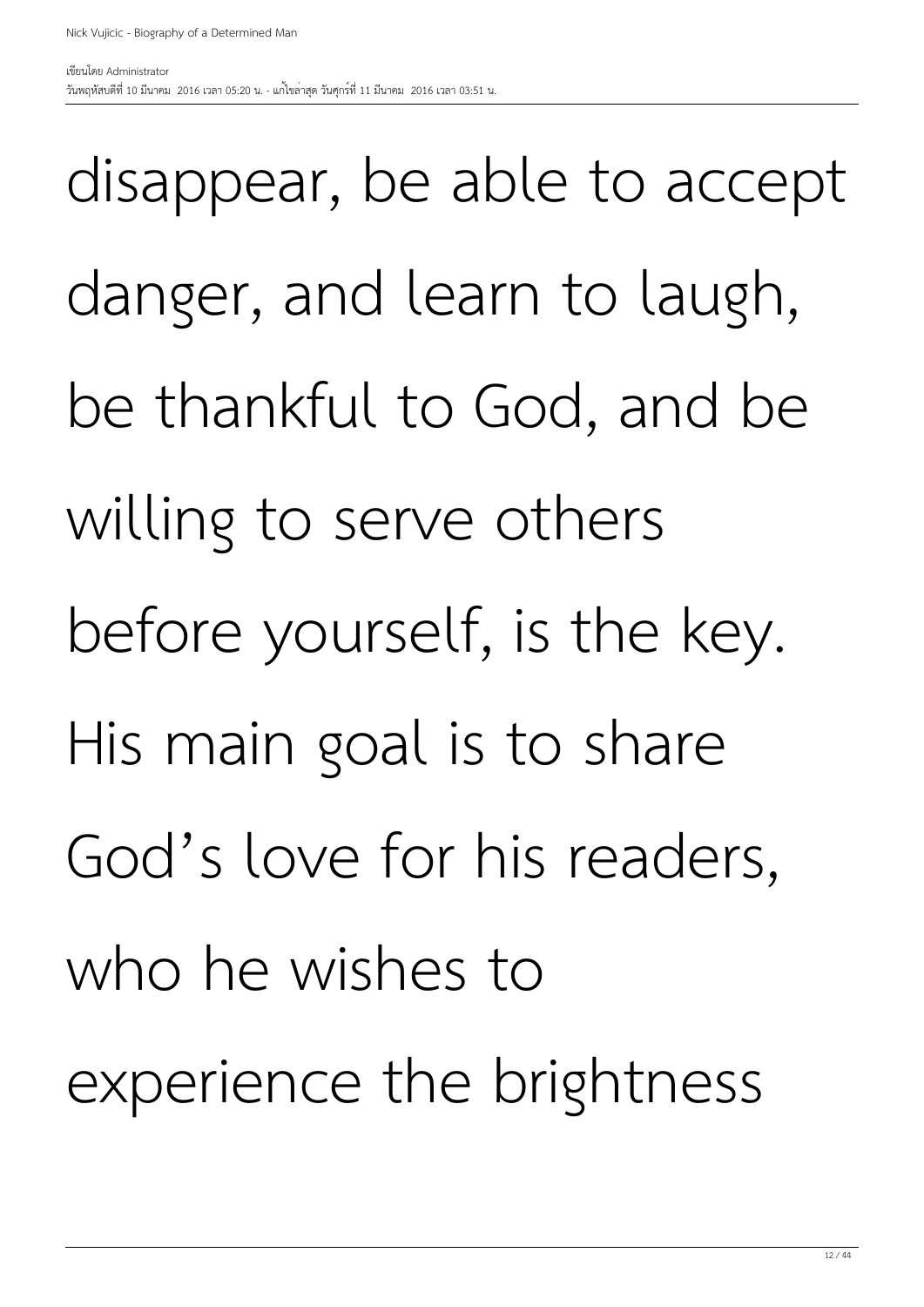and satisfaction that God planned for them. He often says that people ask him, "why are you so happy?" His reply is that he is happy since he is one of God's creatures and has not put limits on his life and goals.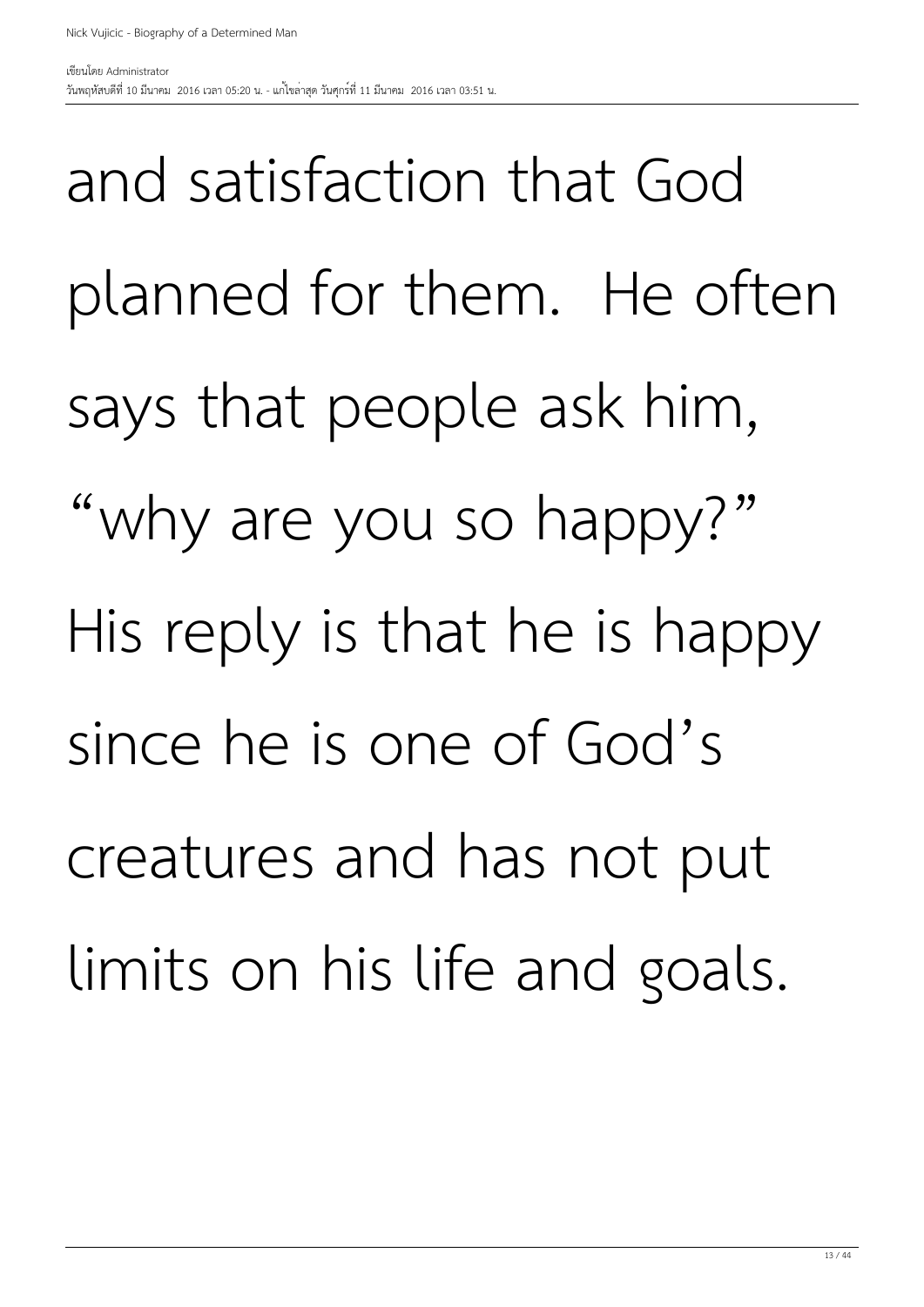#### Nick Vujicic - Biography of a Determined Man (Part 4)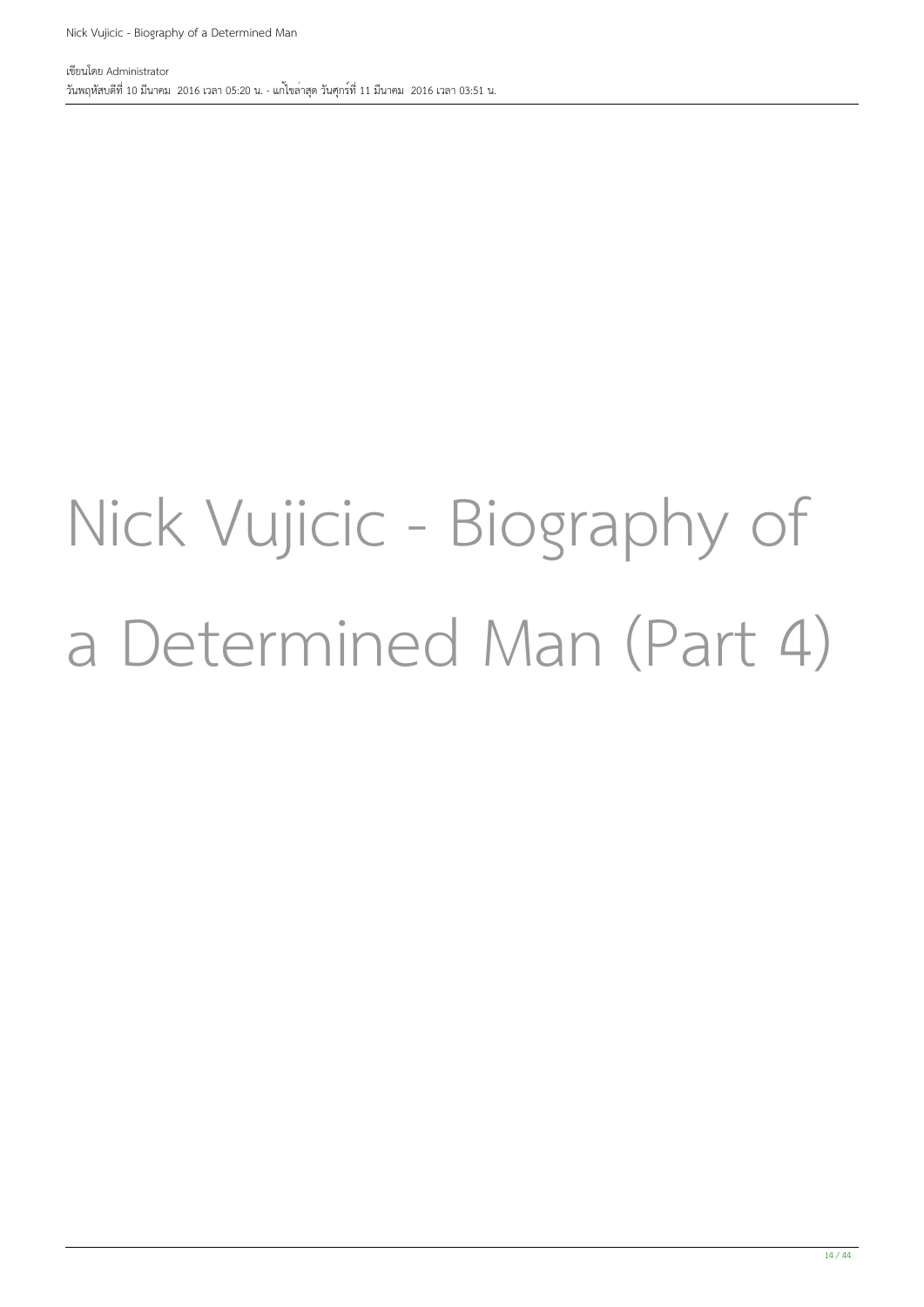Story with Birth He asked his parents when he was at the age 13 about his birth. Several days before he was born, there was no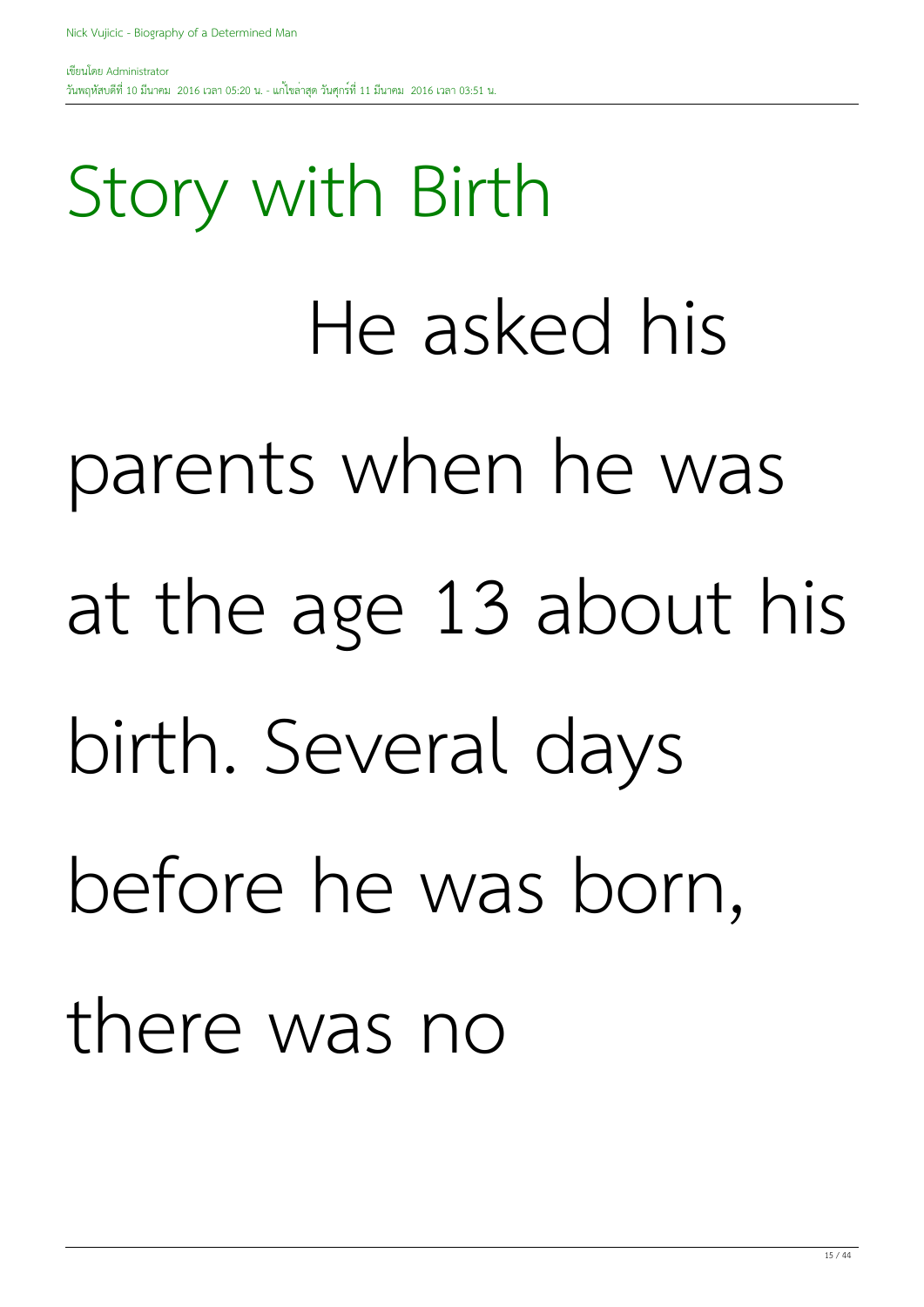### notification from neither Doctor or nurse that something was wrong with the baby. However, on December 4, 1982, when he was born,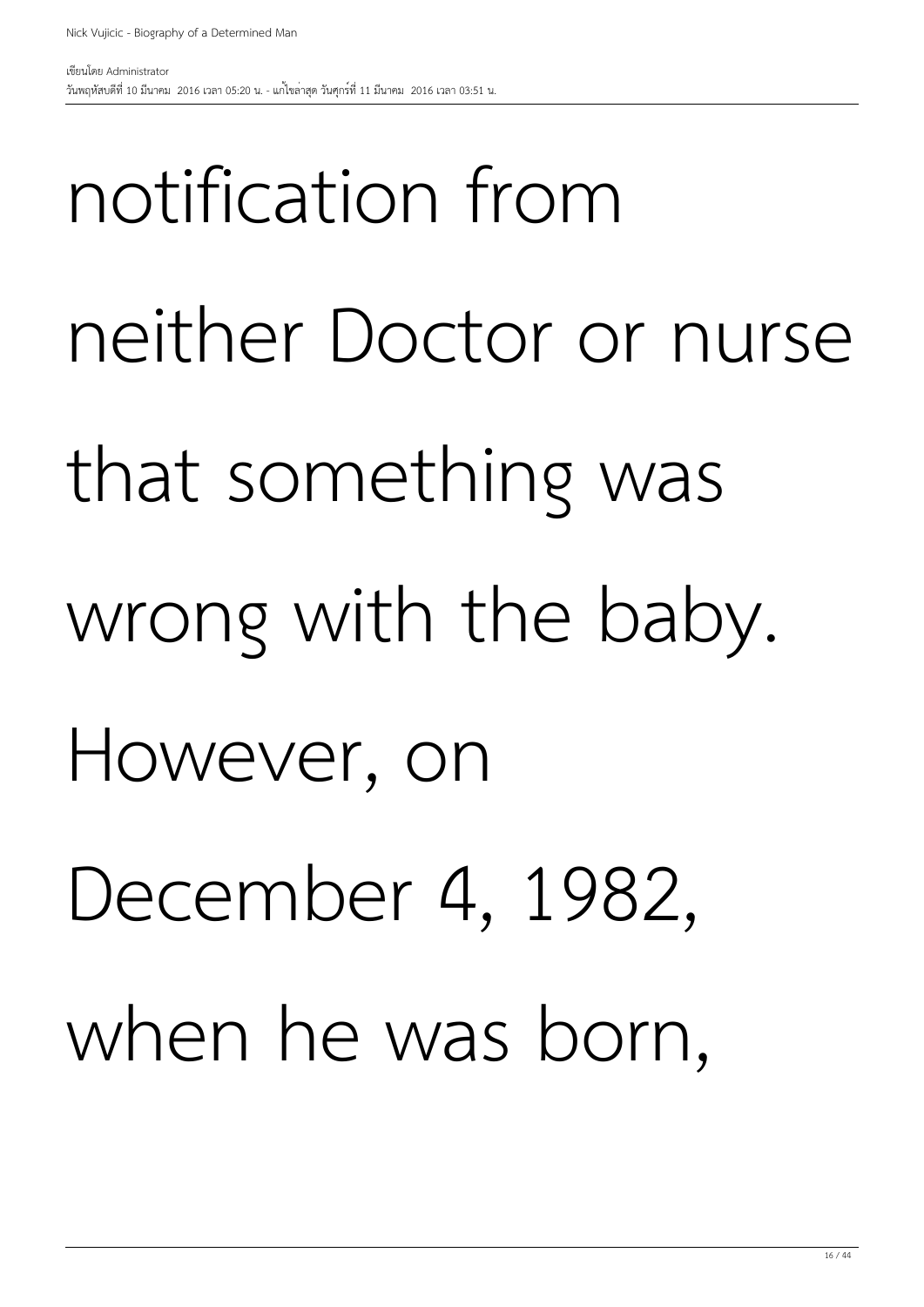when his mom asked the nurse how was the baby, there was a silence among the nurses. And when his mom persisted to ask the doctor what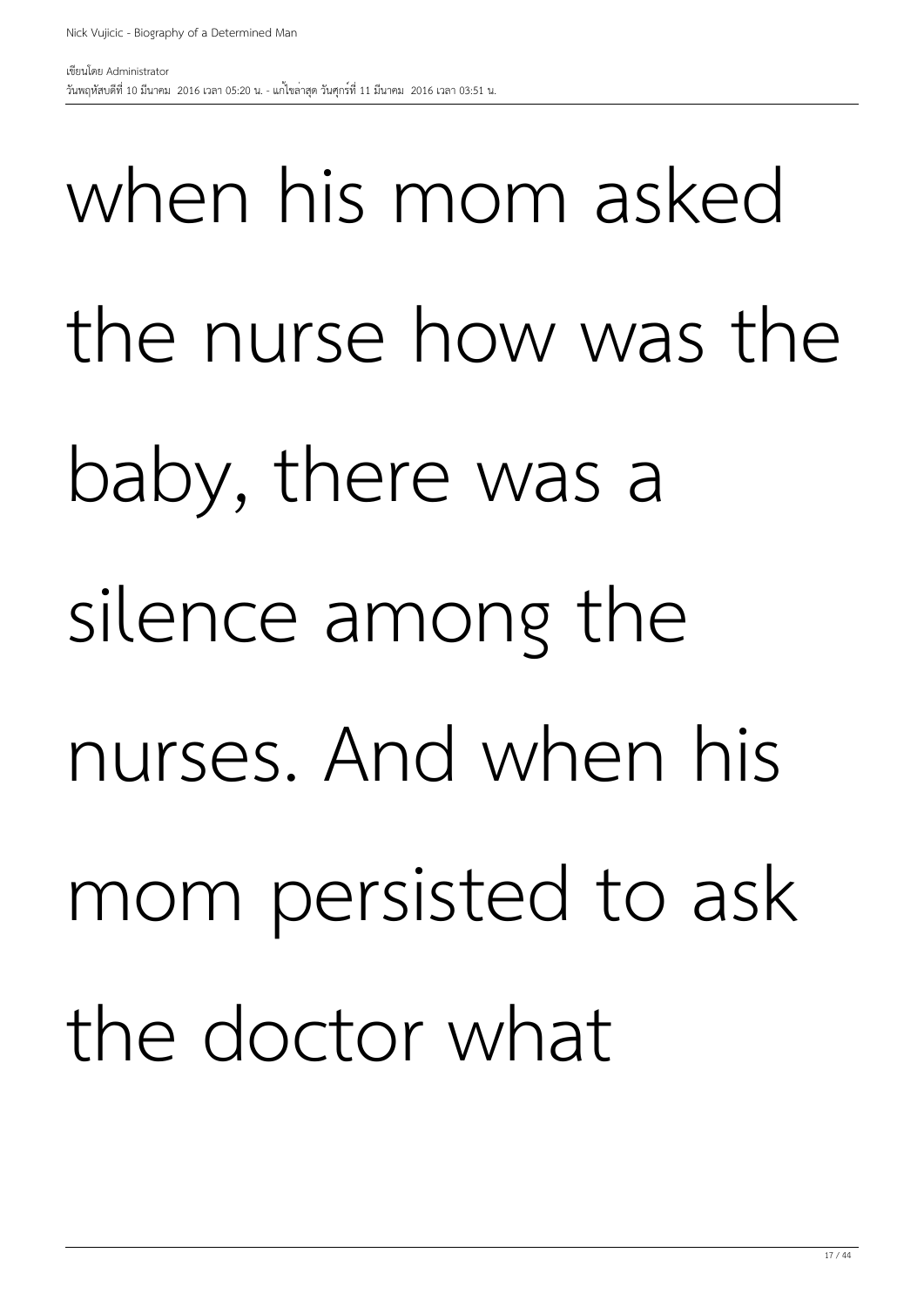### happened to the baby, he said "phocomelia," and since his mother worked as a paediatrician nurse in charge of a delivery room, she immediately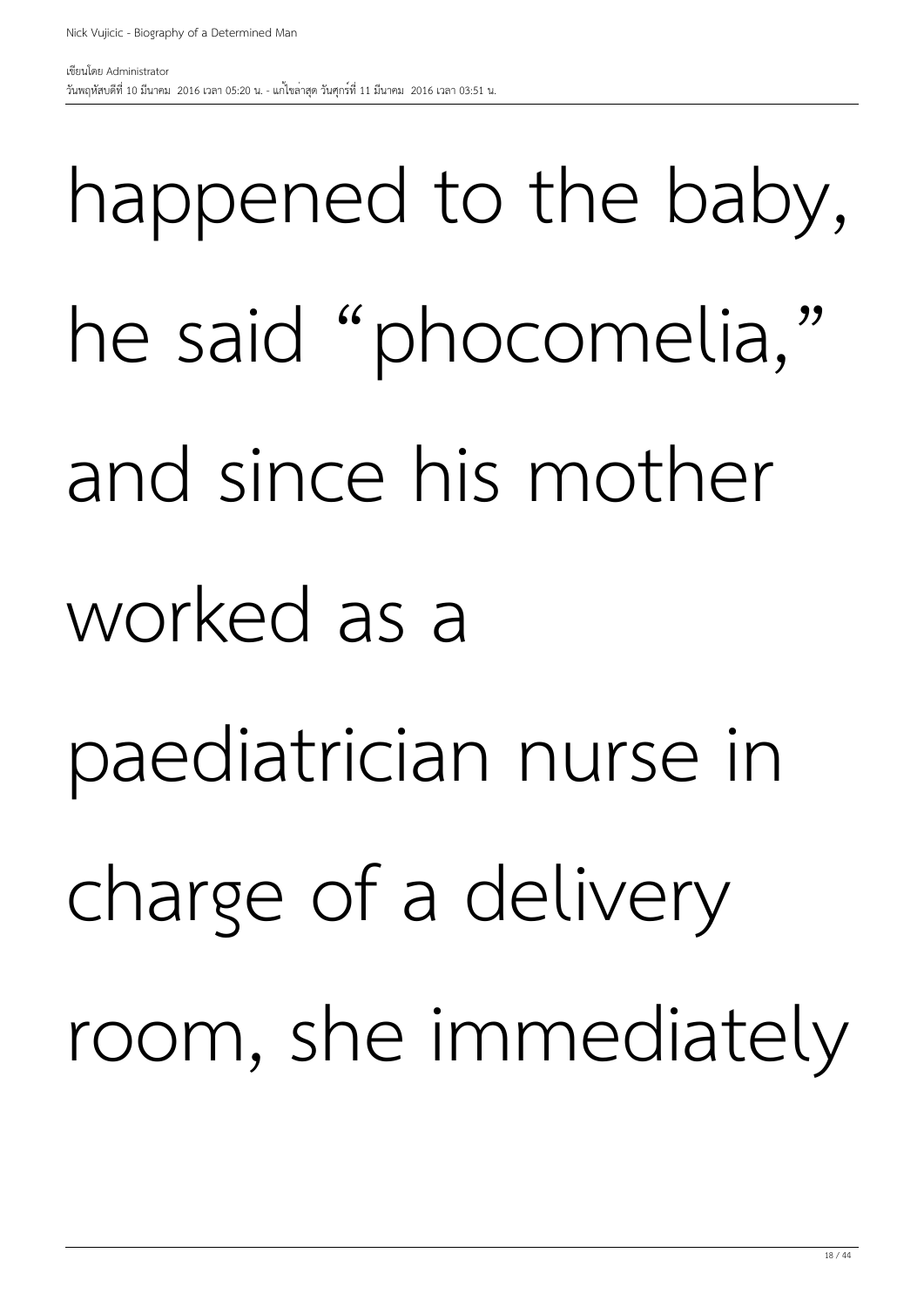knew what the medical term meant. At first, she refused to see him or hold him when the nurse had him in front of her, but she and her husband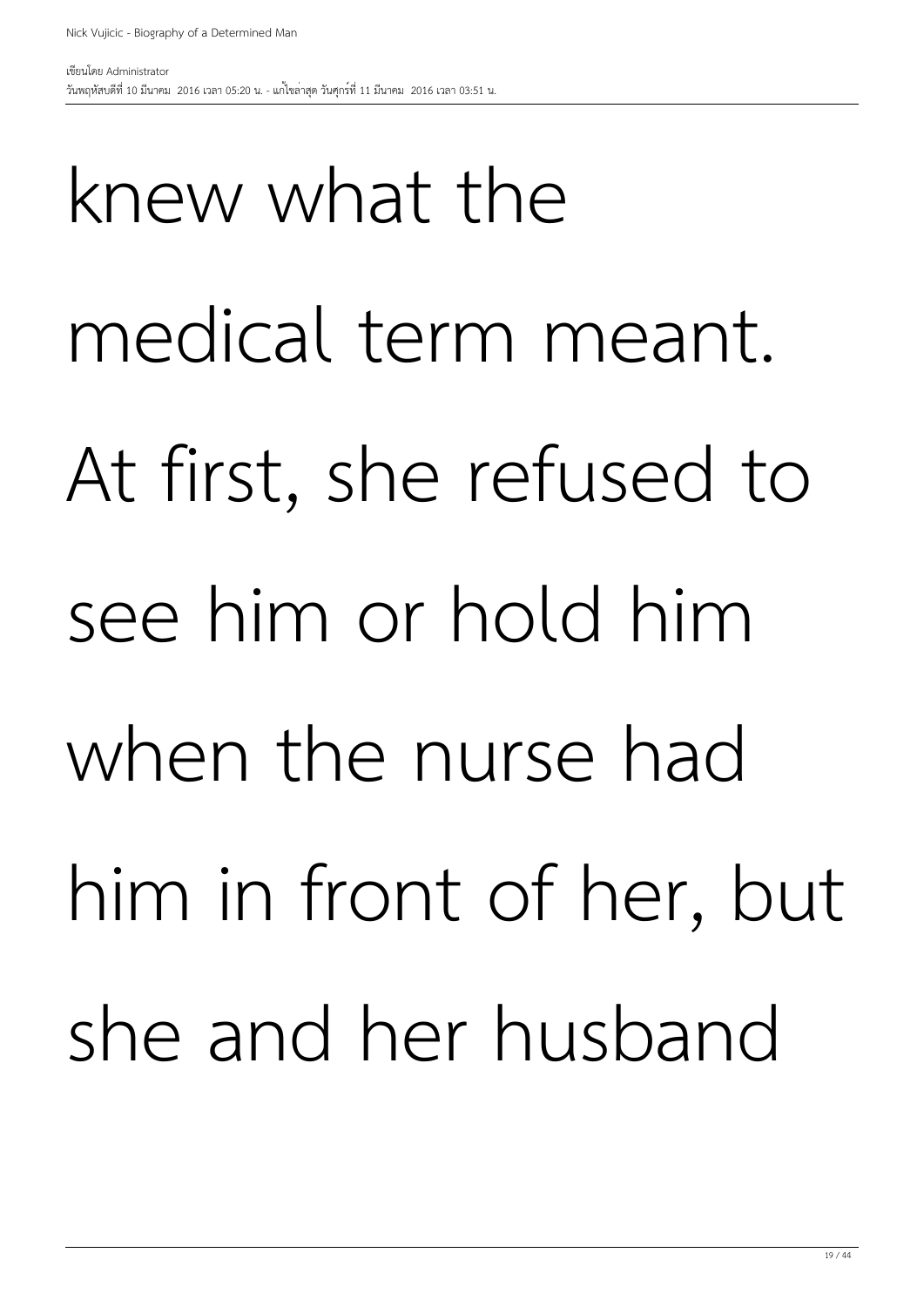#### tried to accept it and tried to understand God's plan for their son through a strong faith in God.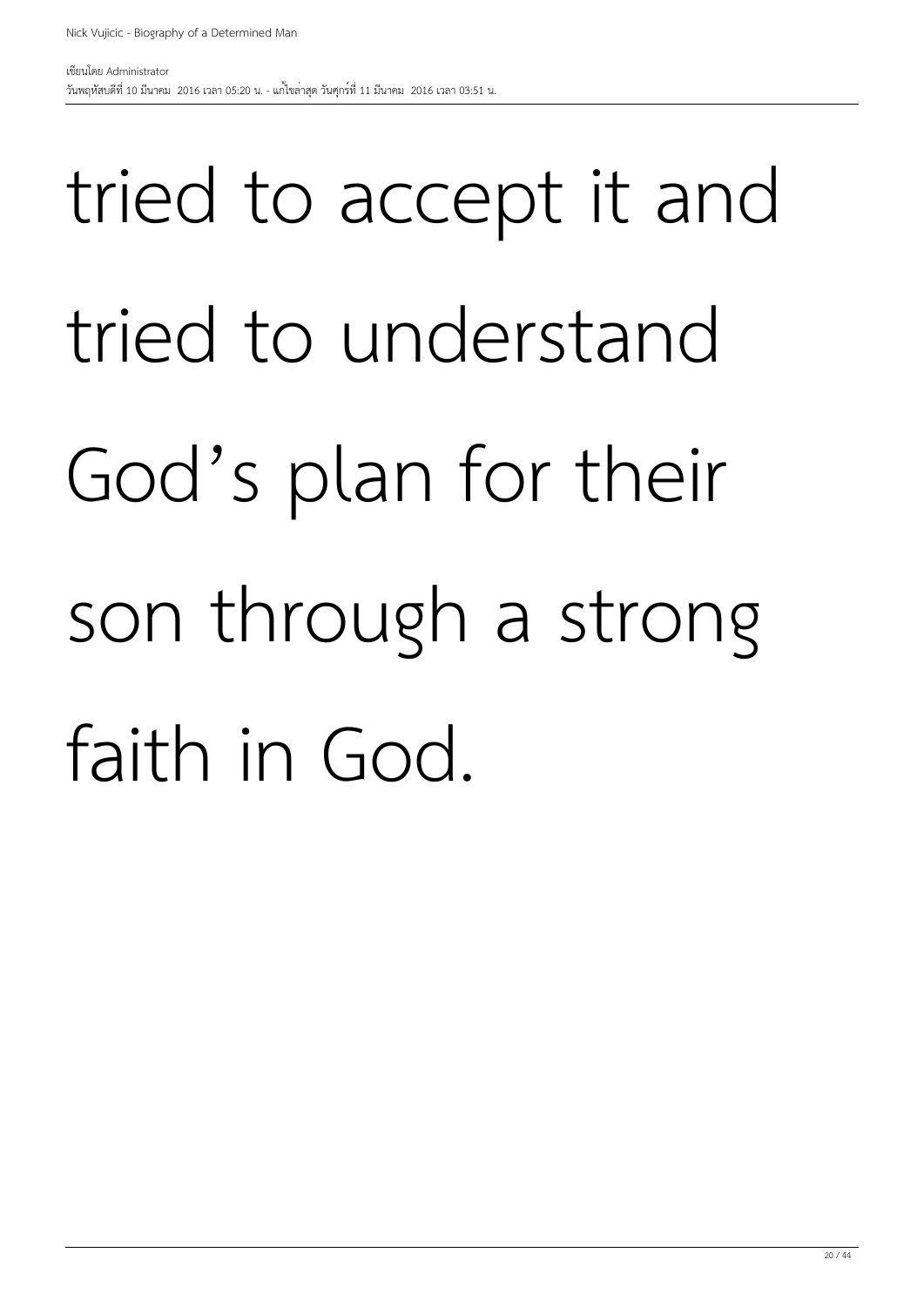### Nick Vujicic - No Arms No Legs No Worries (Part 1)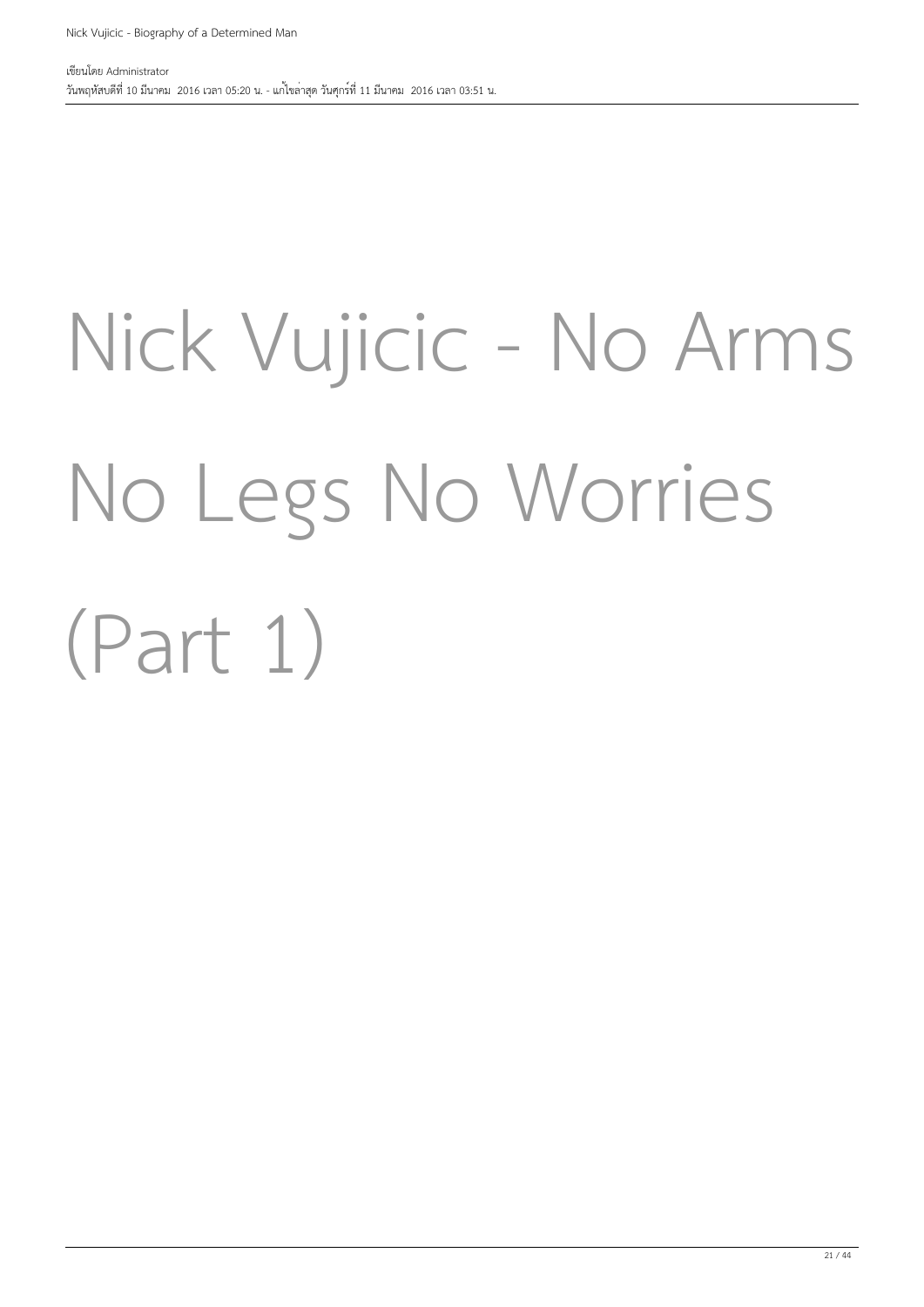#### Turning point in childhood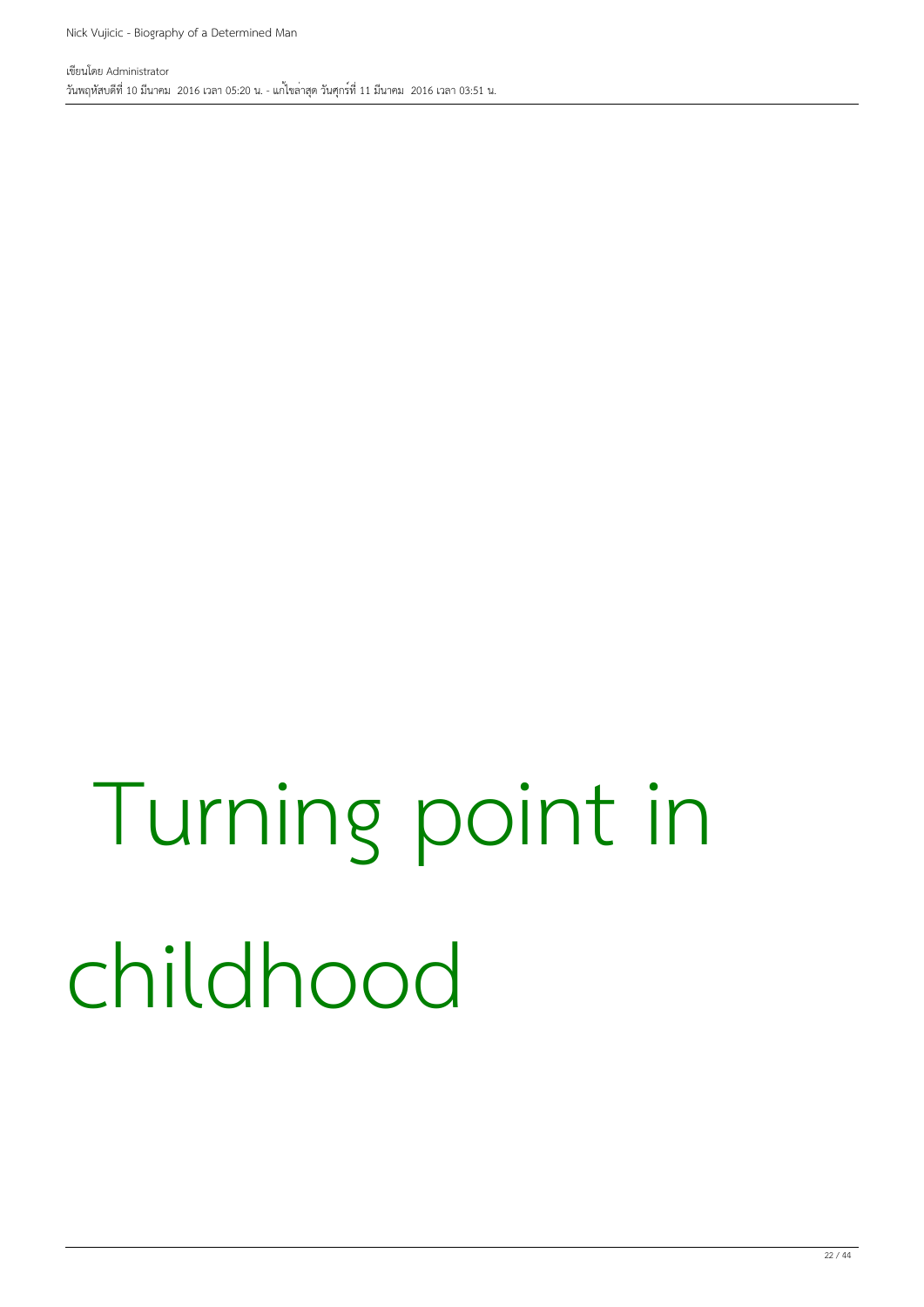## There was a lot of worry from his parents when he was a child, but he improved and showed that he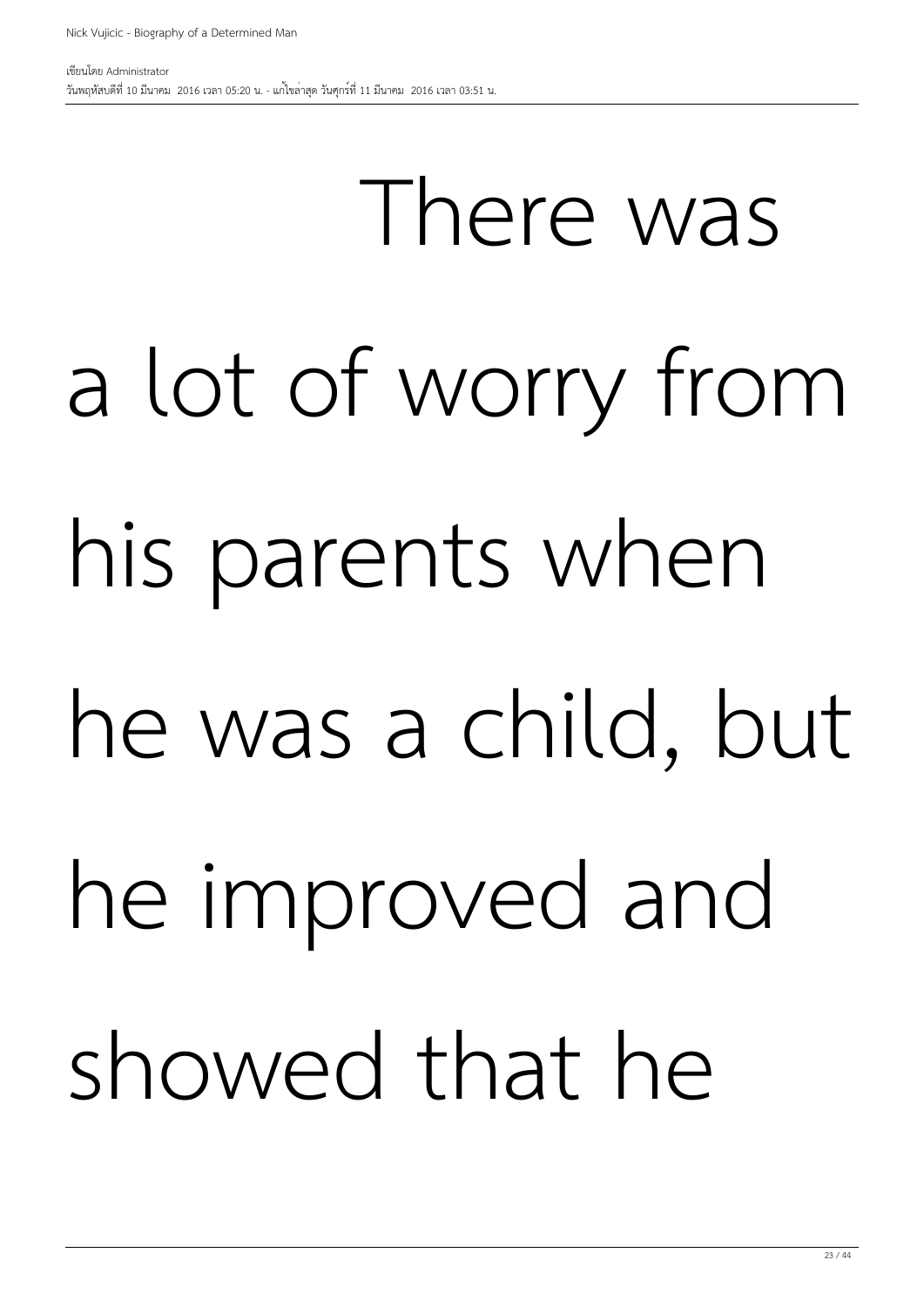## can be like a normal child. Even though his mother gave him a cushion to support himself, he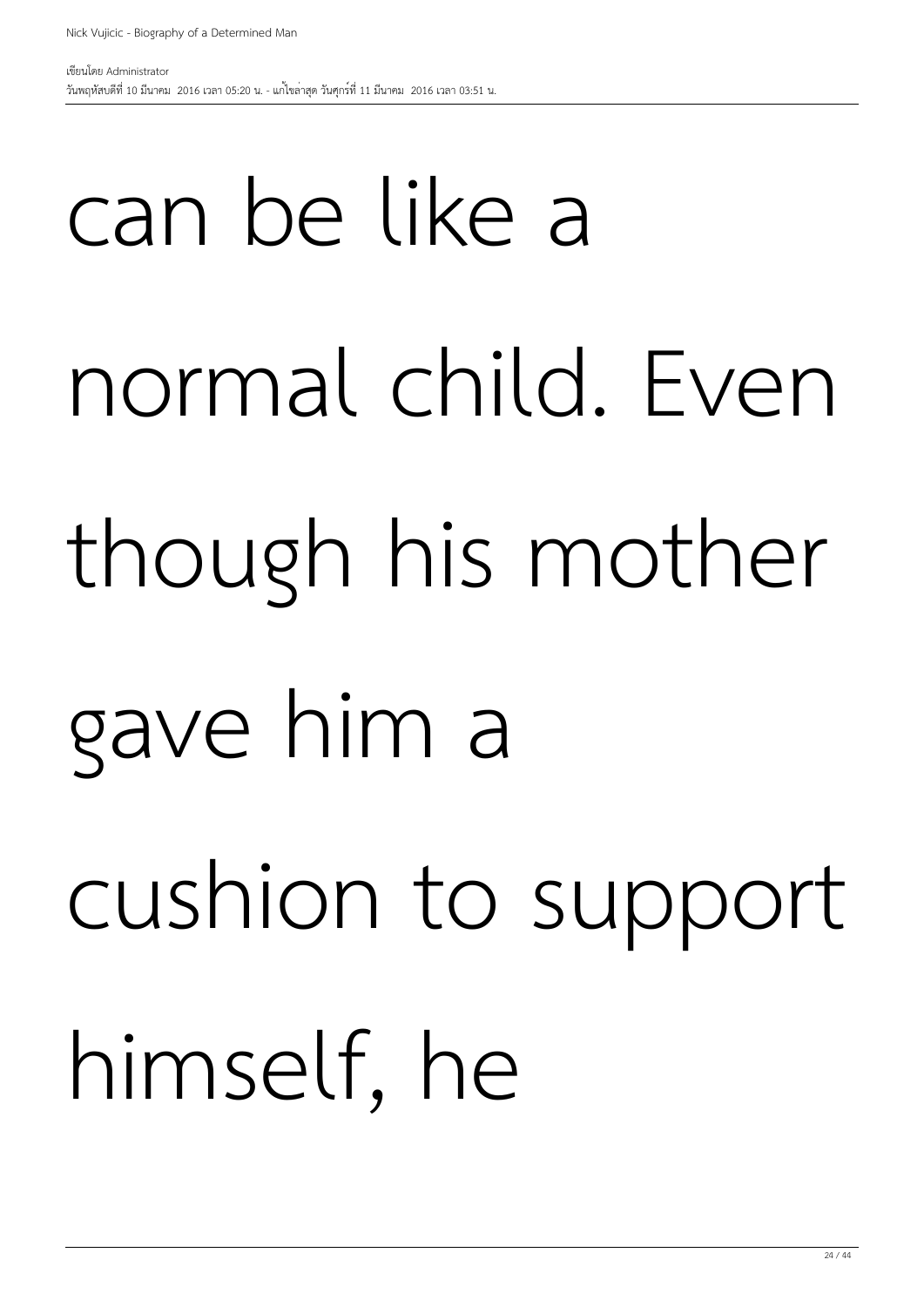## overcame and taught himself how to stand up with a method by leaning his forehead over the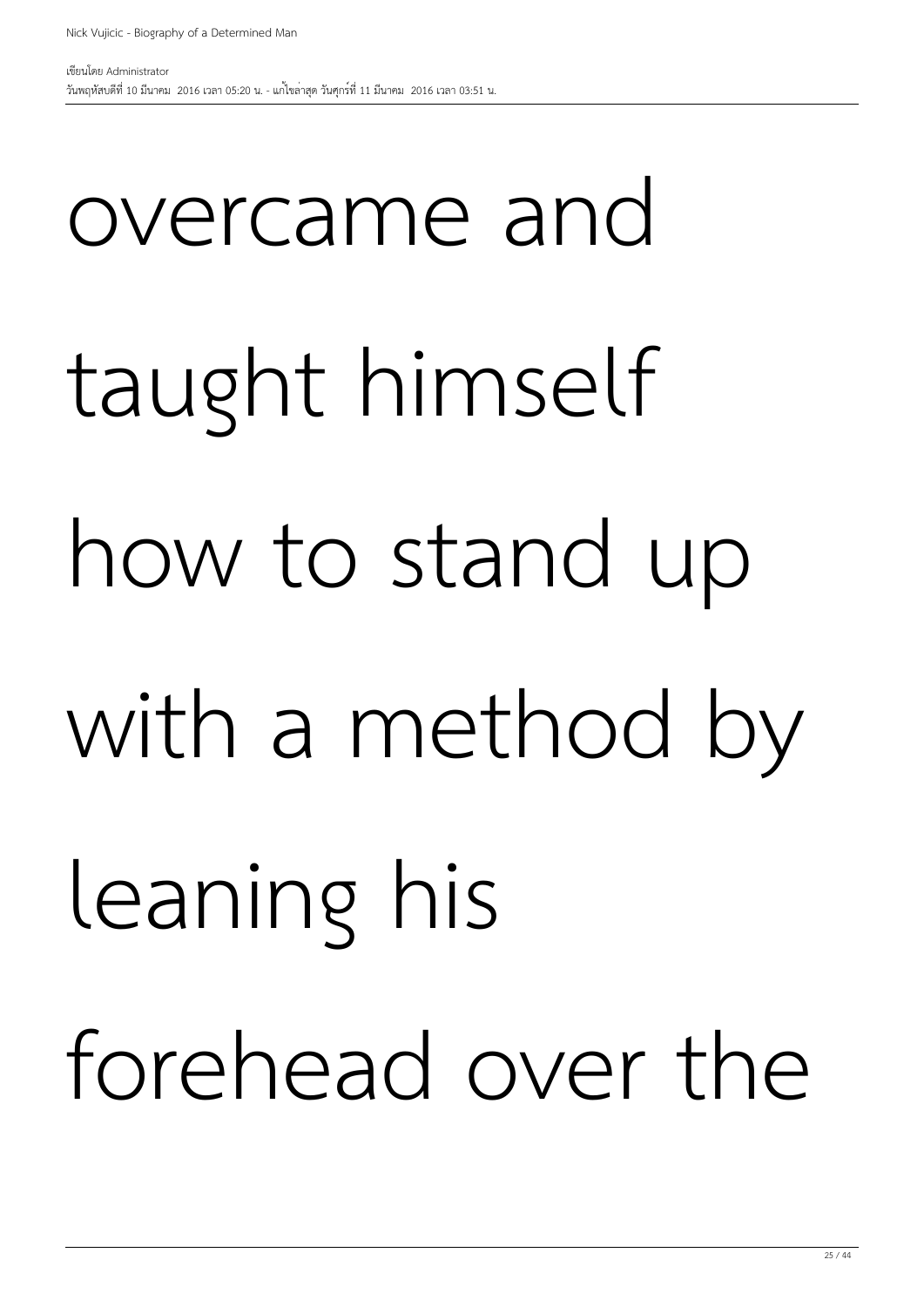## wall and slowly standing up. Originally, he was born with combined two toes, so he could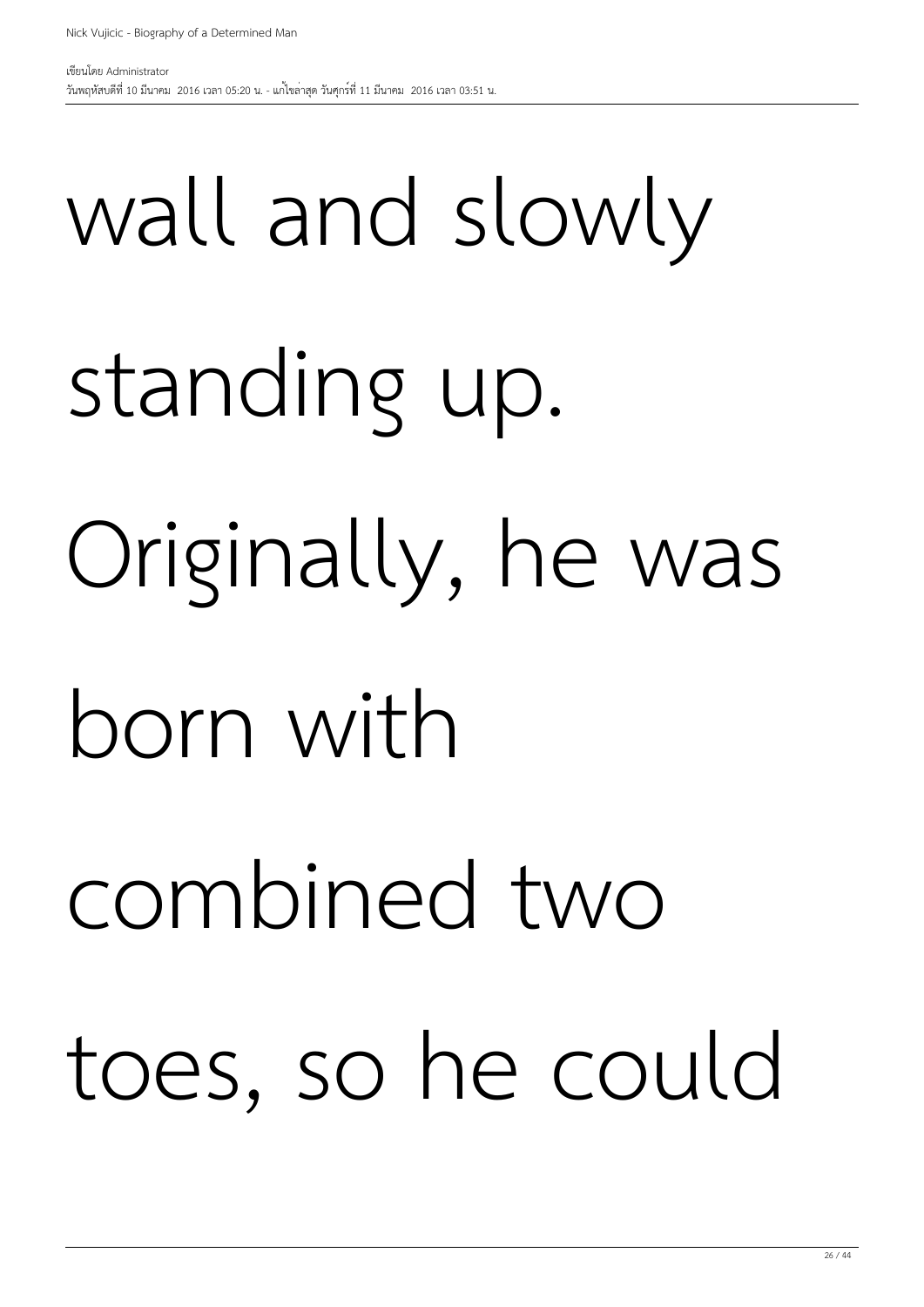## have just used them for rolling himself over, shoving, and bracing himself. Thus, his parents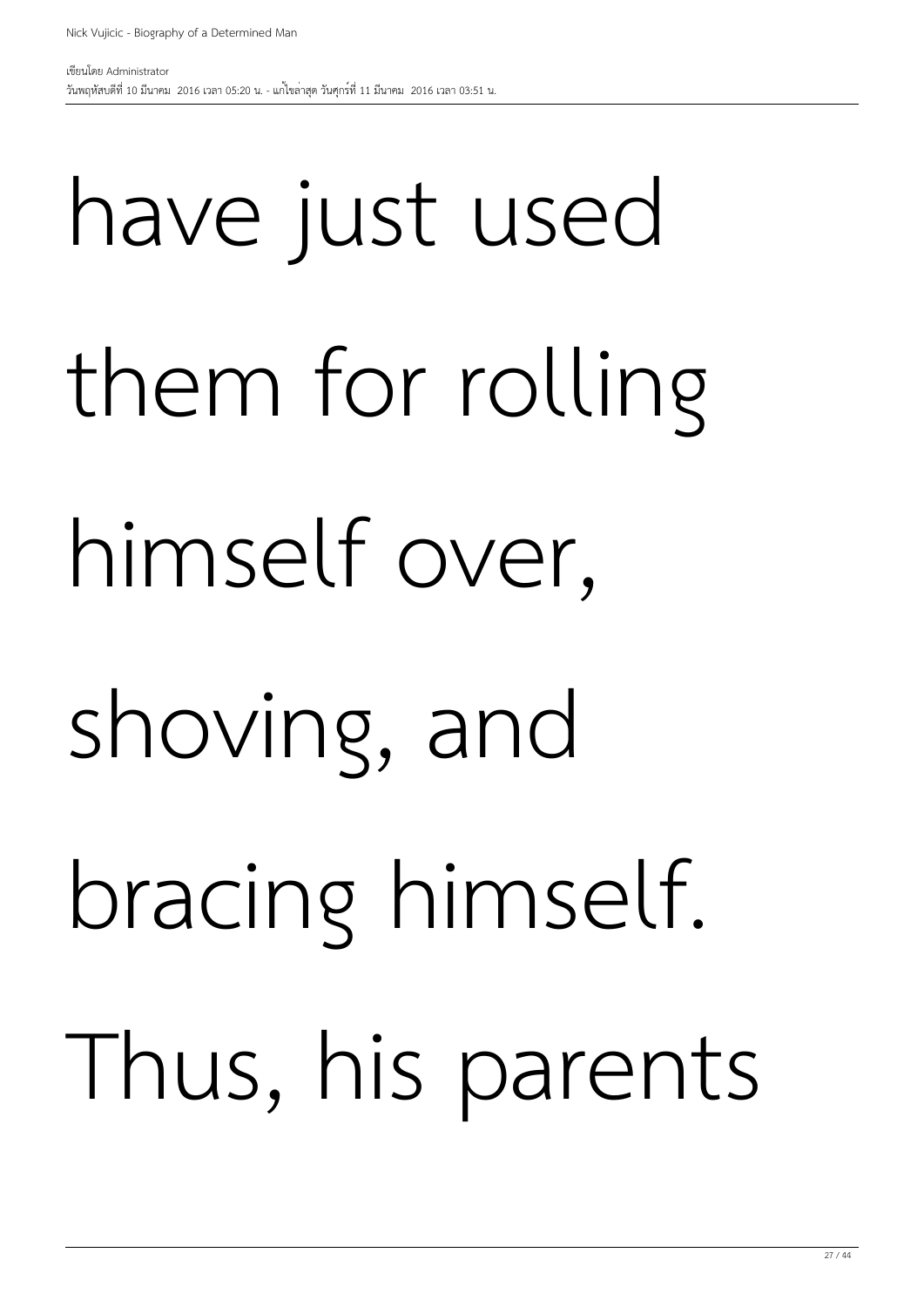and Doctor

# decided to have an operation to separate those toes so that he could use them as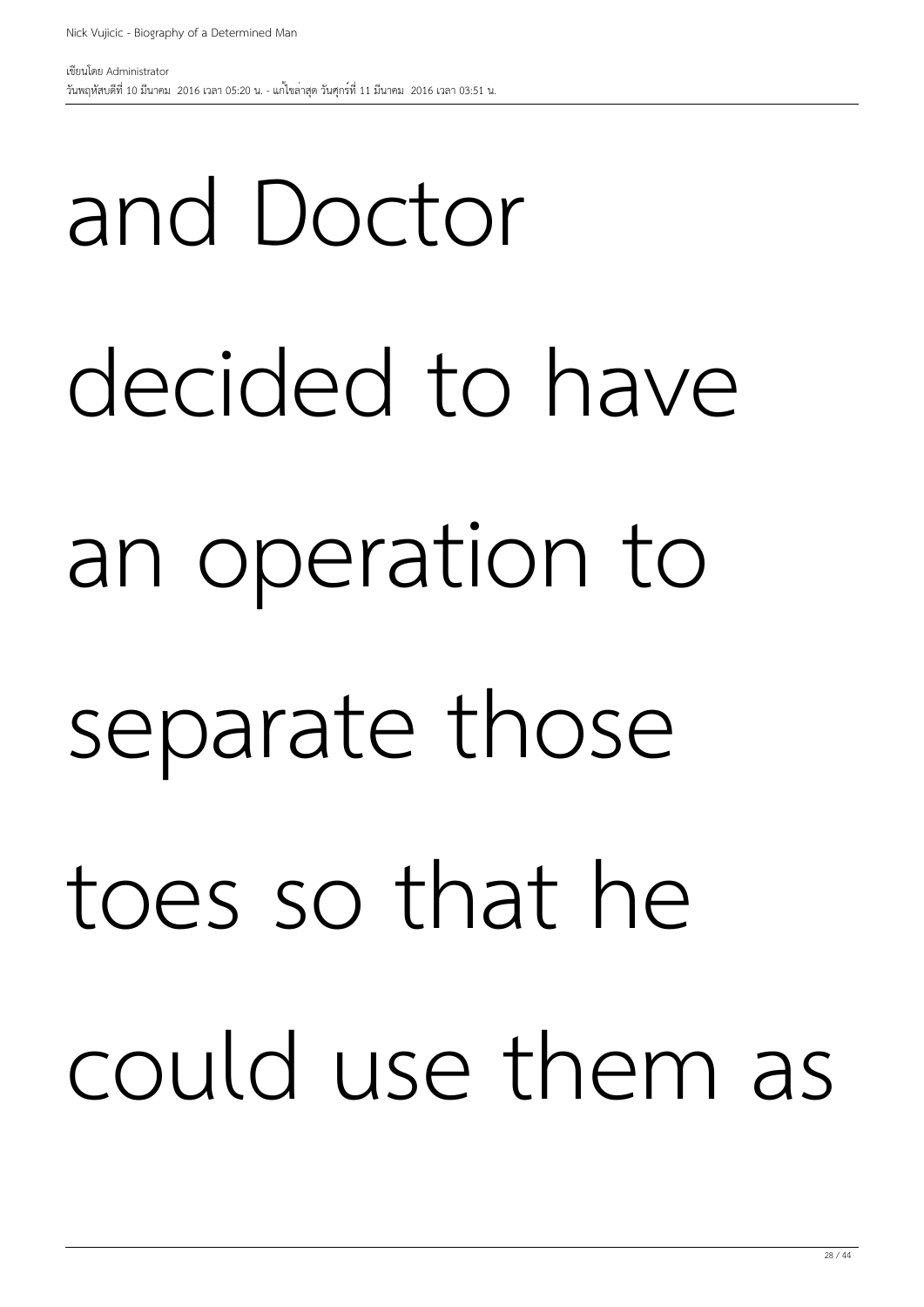fingers to grab, turn a page, or many useful functions. Even though the operation didn't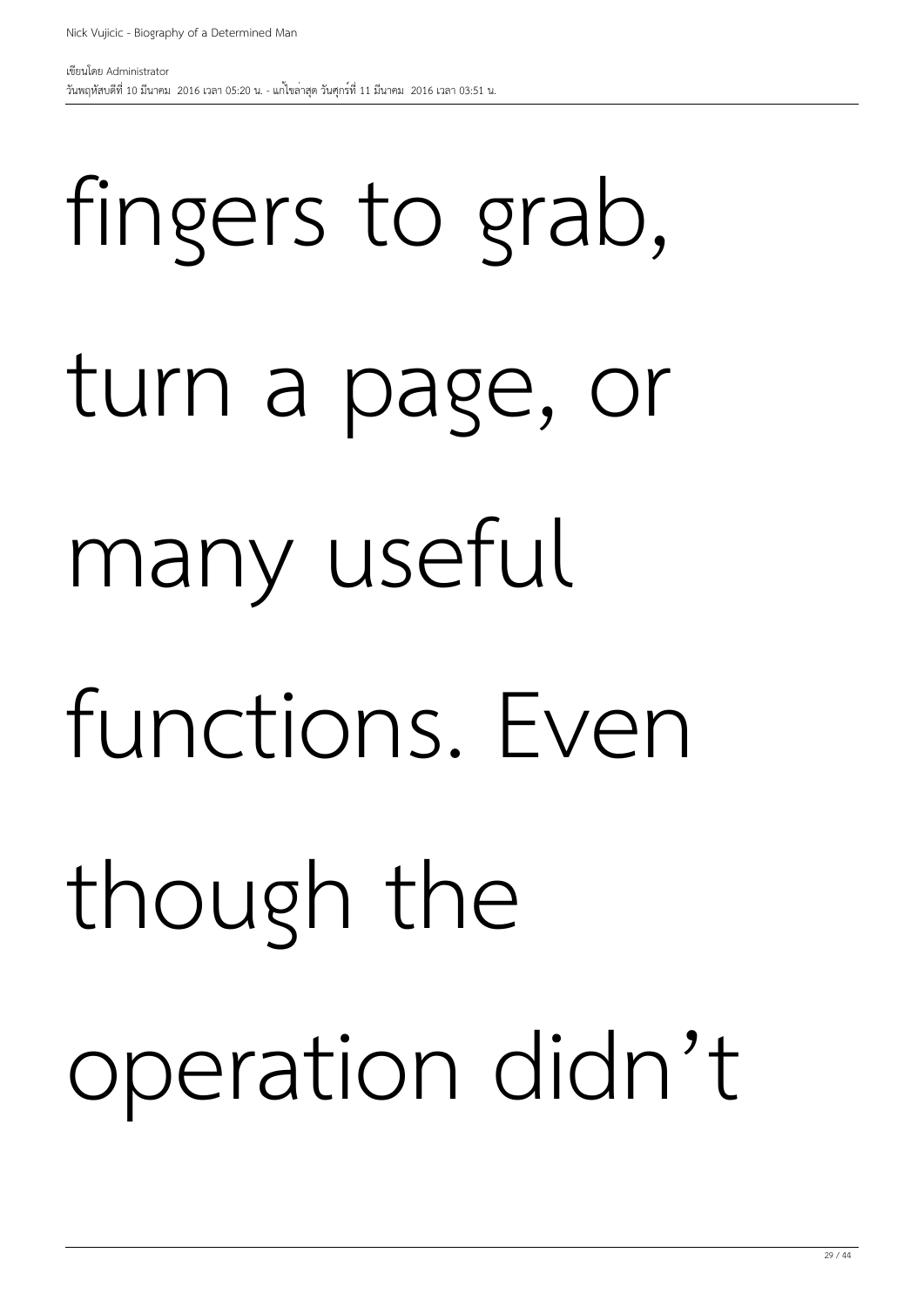## go as well as the doctor wanted, he tried to adapt using these freed toes and got an electronic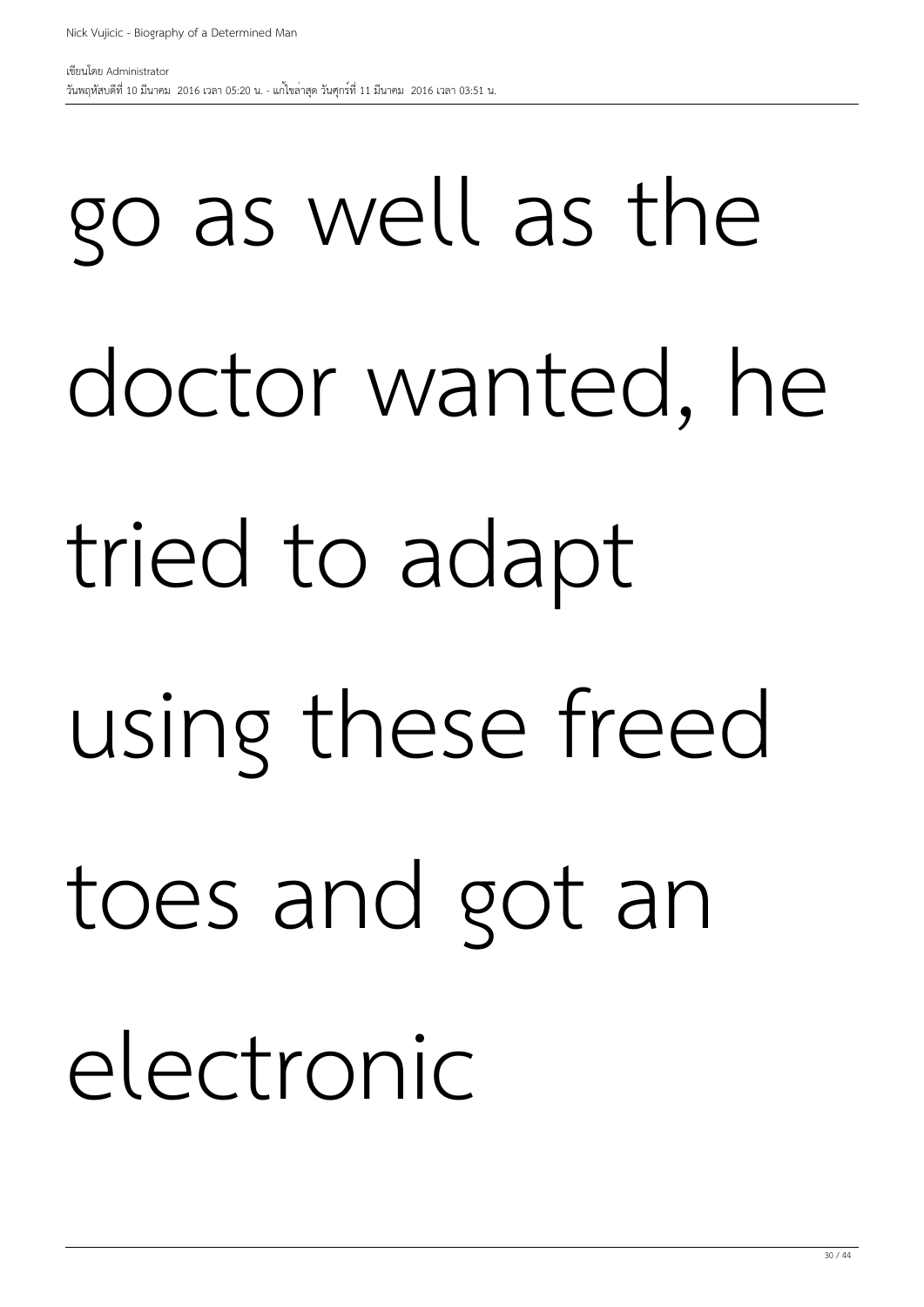# wheelchair, a computer, and a cell phone to free him even more so. He concludes that his childhood was

วันพฤหัสบดีที่ 10 มีนาคม 2016 เวลา 05:20 น. - แก้ไขล่าสุด วันศุกร์ที่ 11 มีนาคม 2016 เวลา 03:51 น.

Nick Vujicic - Biography of a Determined Man

31 / 44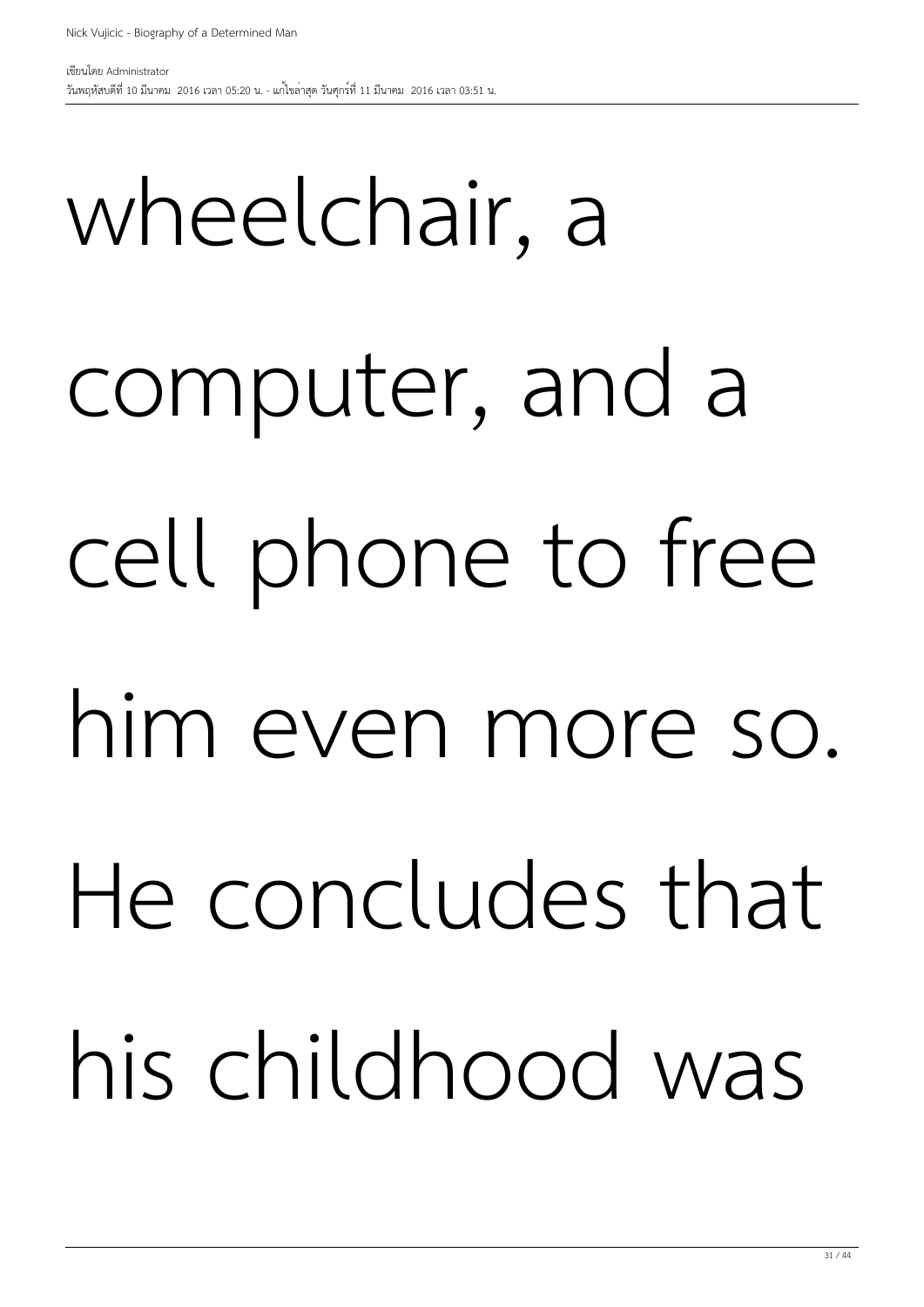## an 'amazingly normal childhood', and he advises the readers to not give up, to change your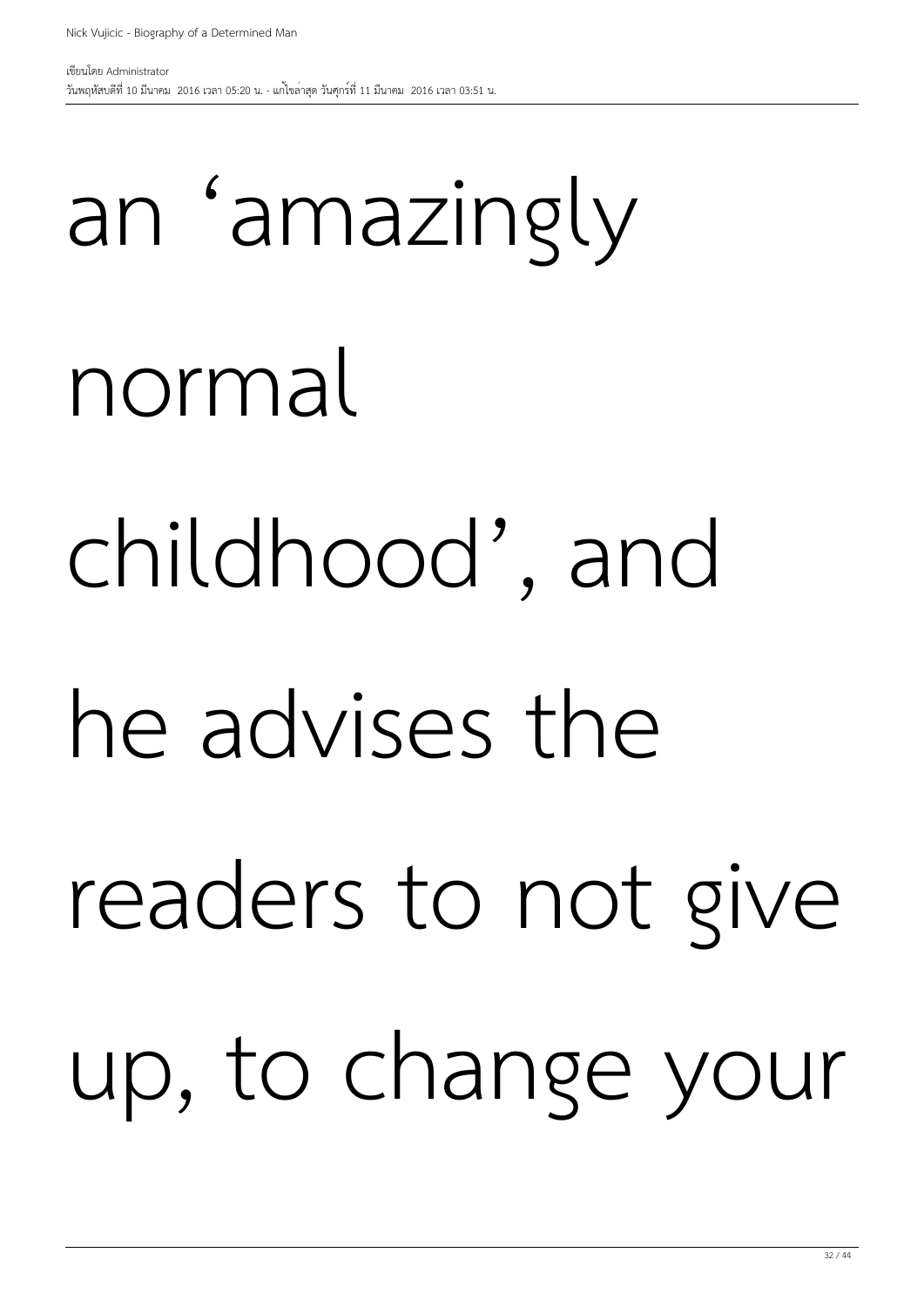## circumstances if needed, and to stop their concern, around if their luck will be better, and run after any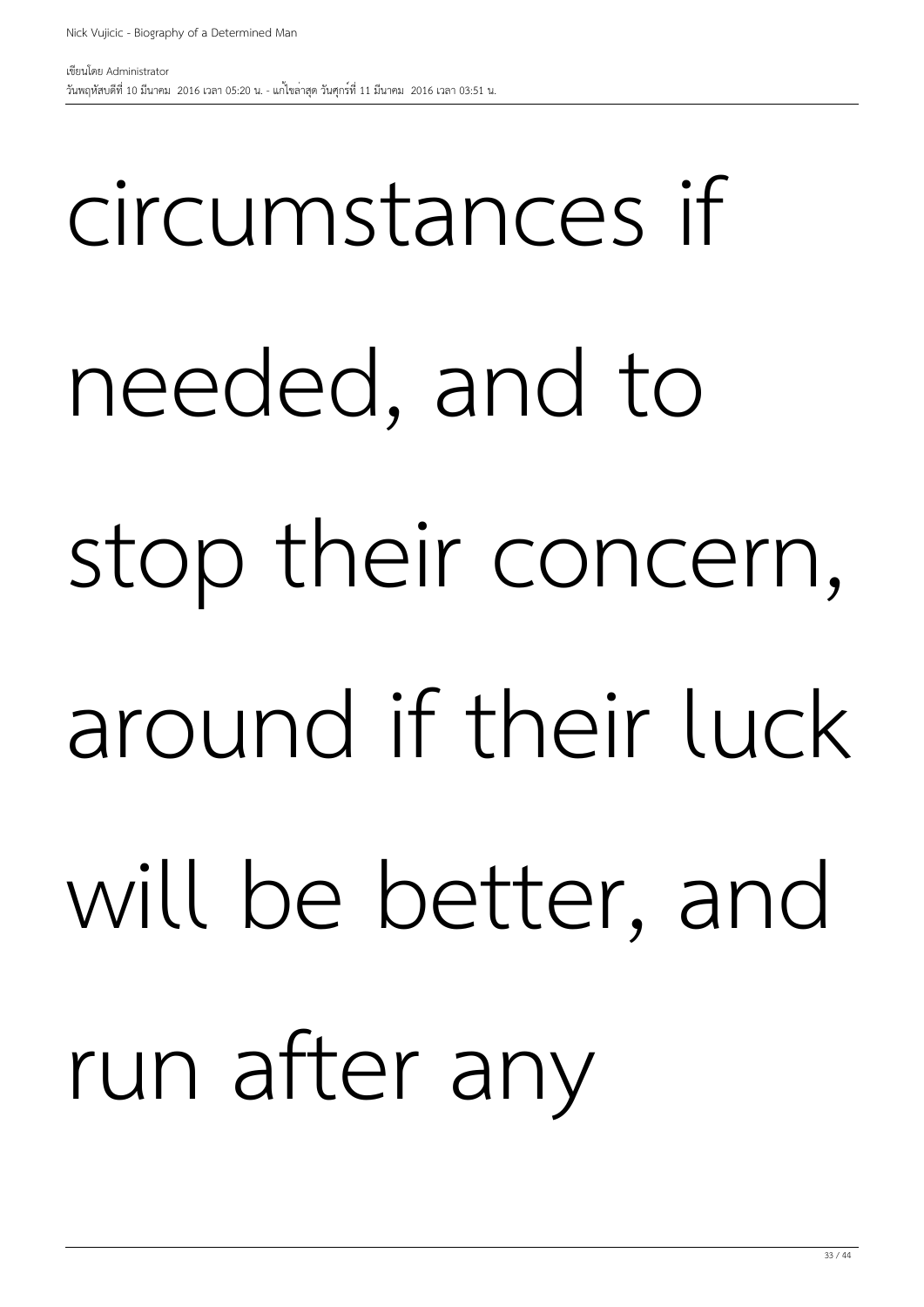#### desire.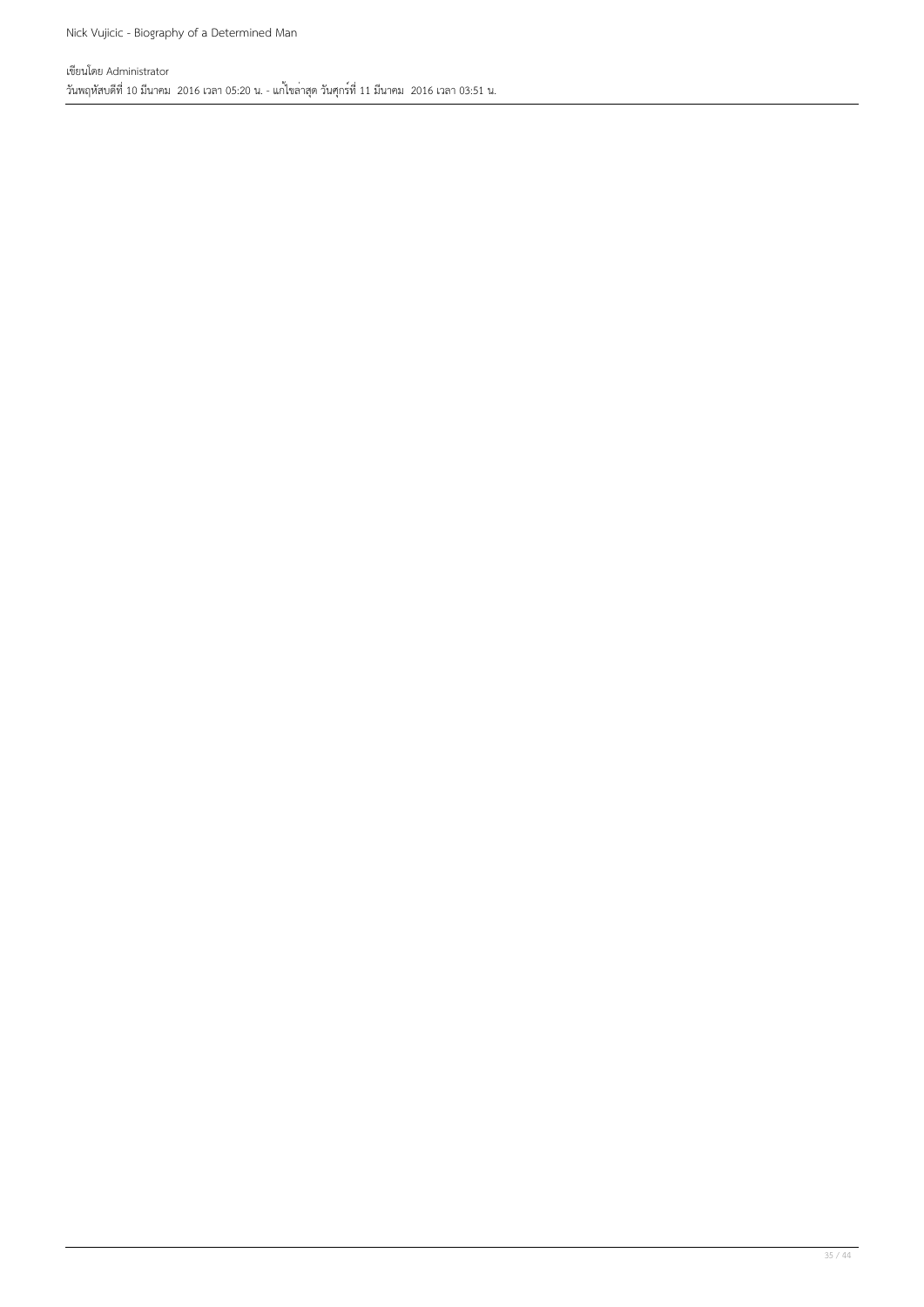## Nick Vujicic - No Arms No Legs No Worries (Part 2)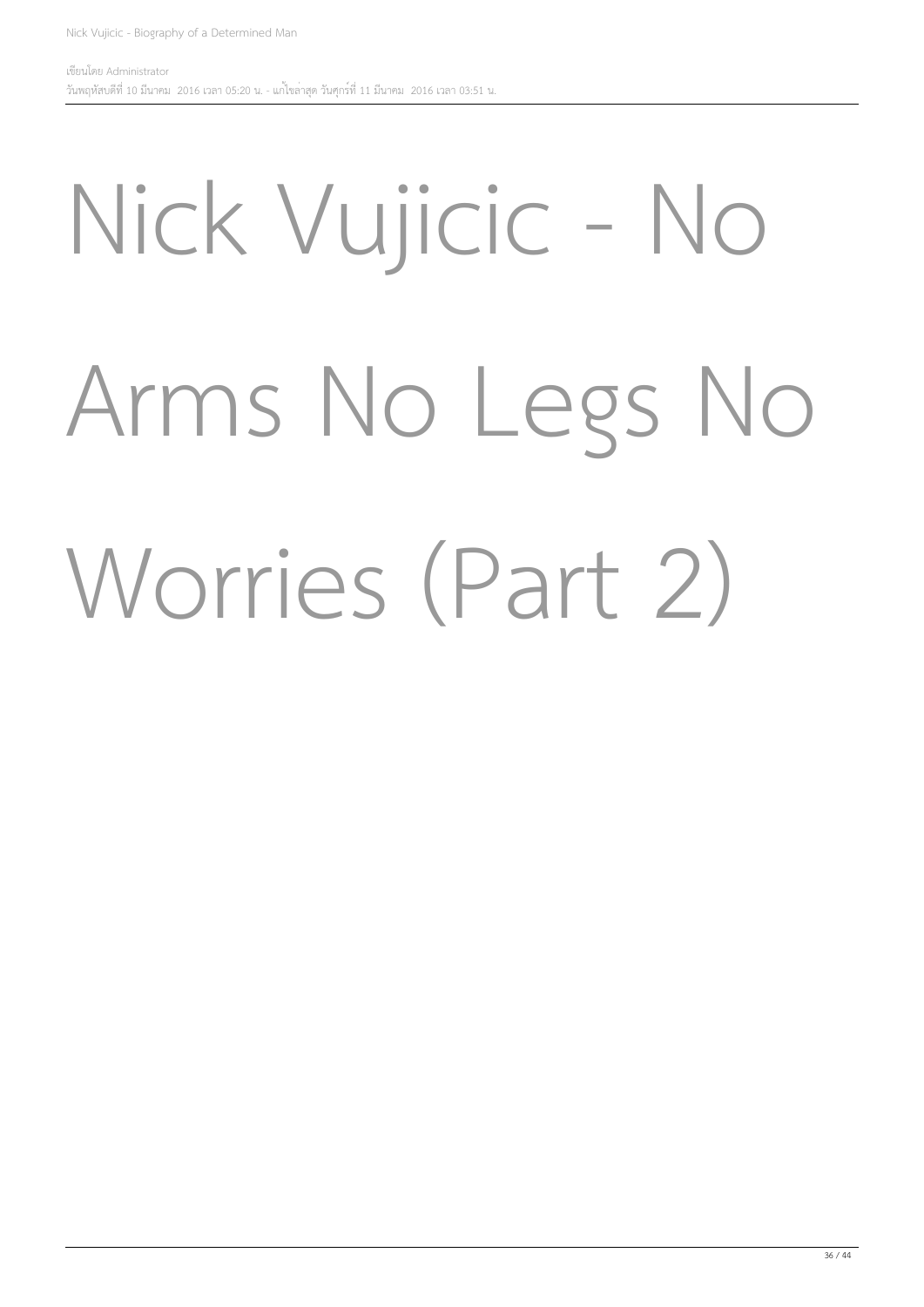# Nick Vujicic - No Arms No Legs No Worries (Part 3)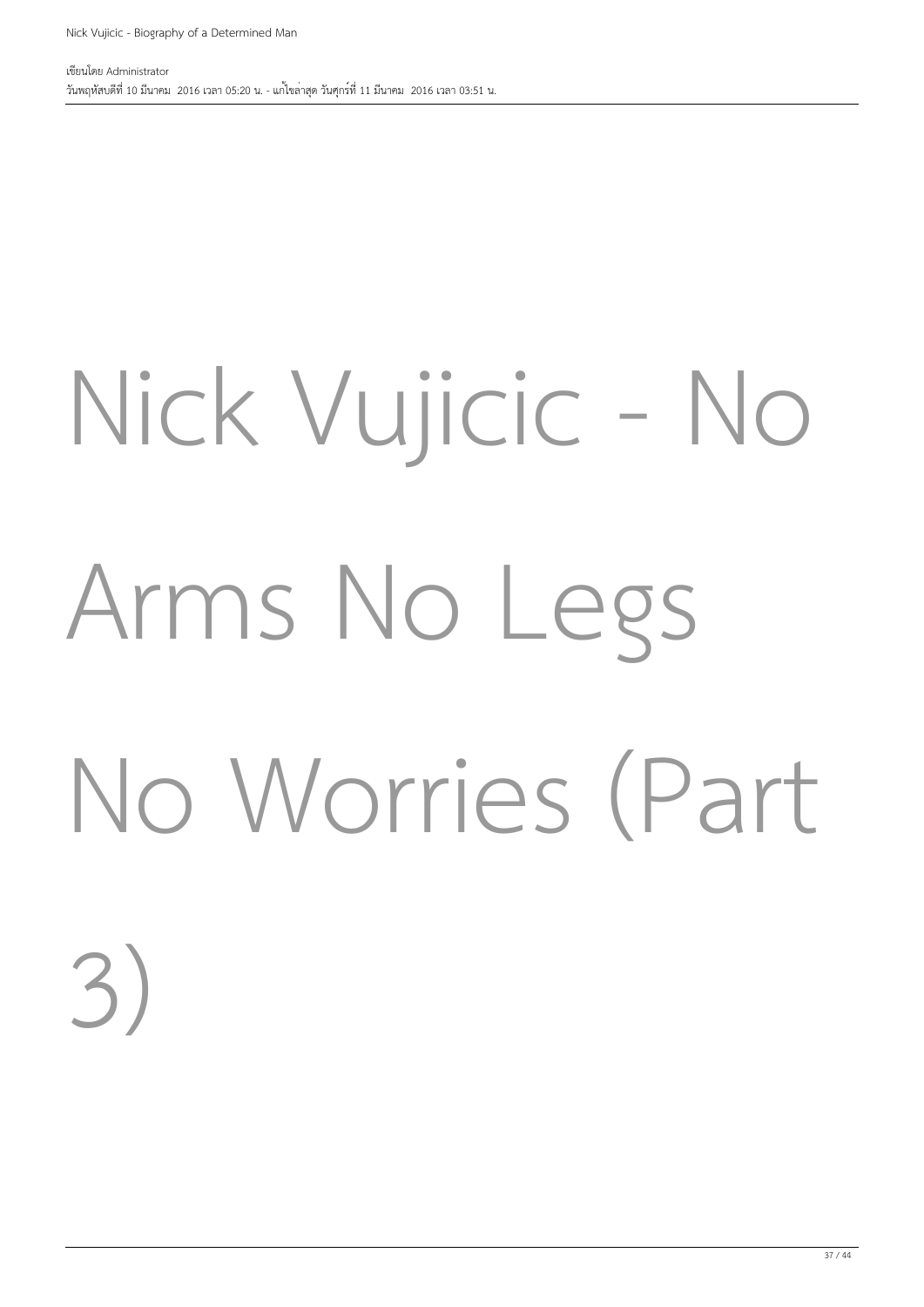# Nick Vujicic - No Arms No Legs No Worries (Part 4)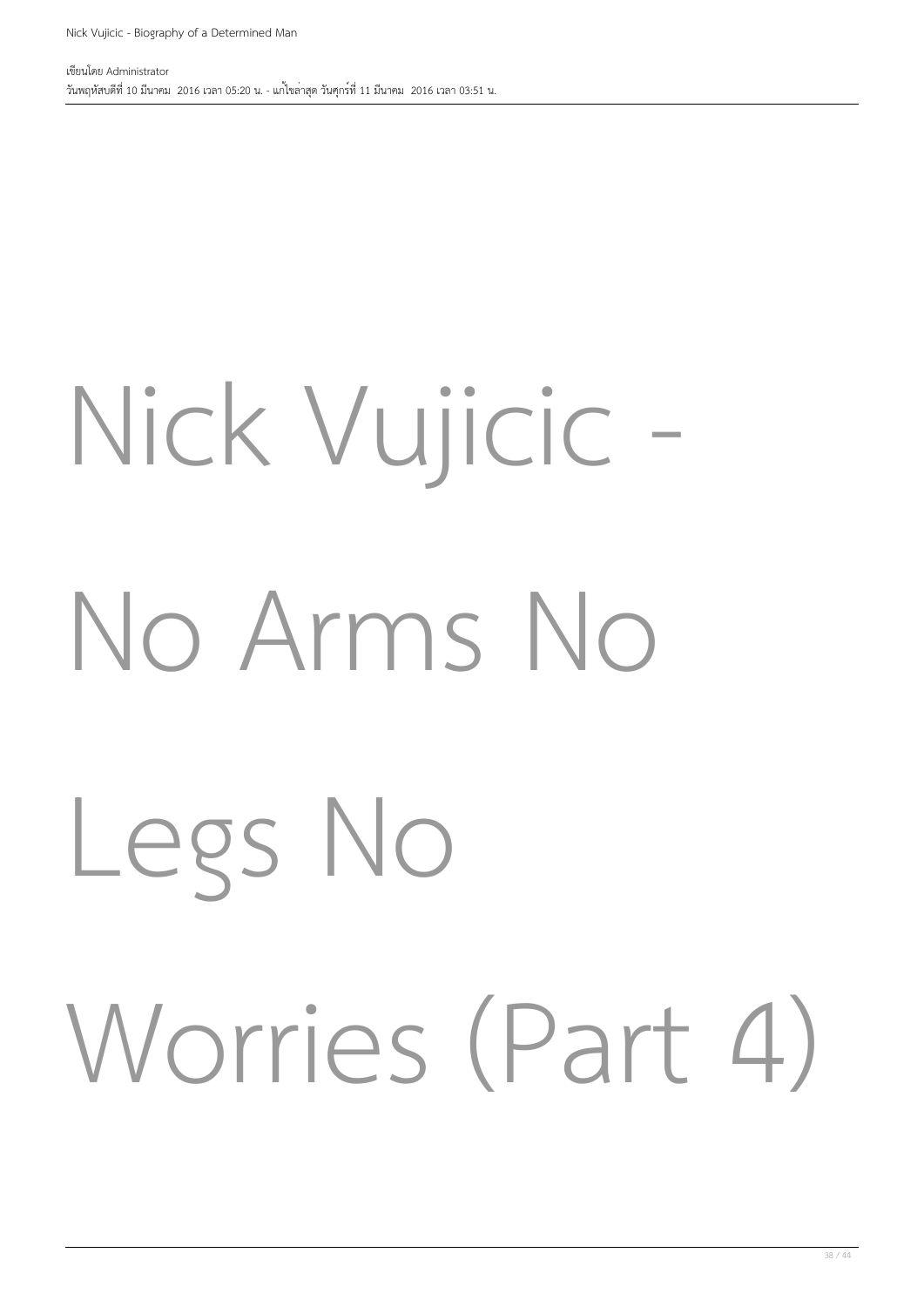### Nick Vujicic

### No Arms No

#### Legs No

### Worries (Part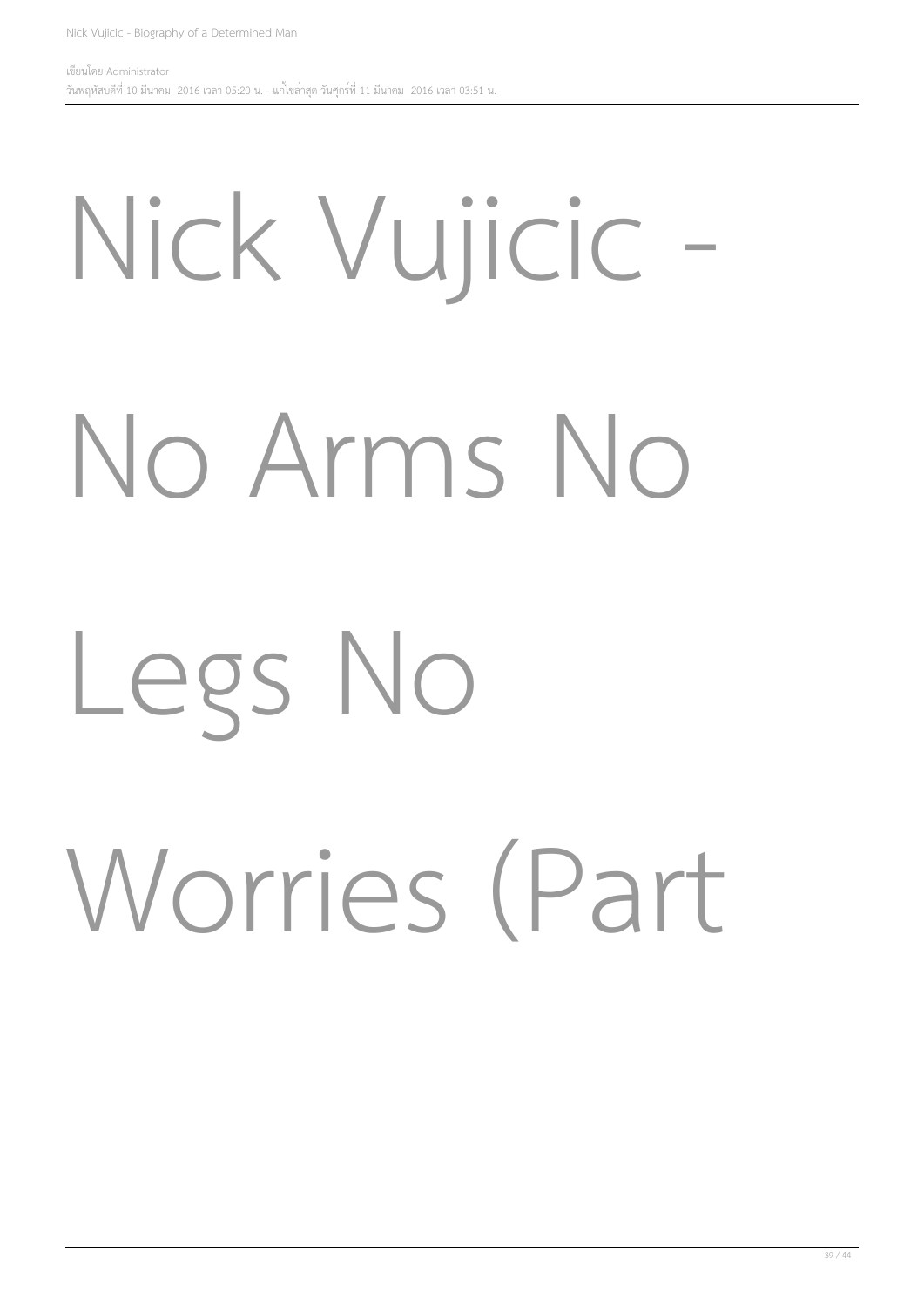5)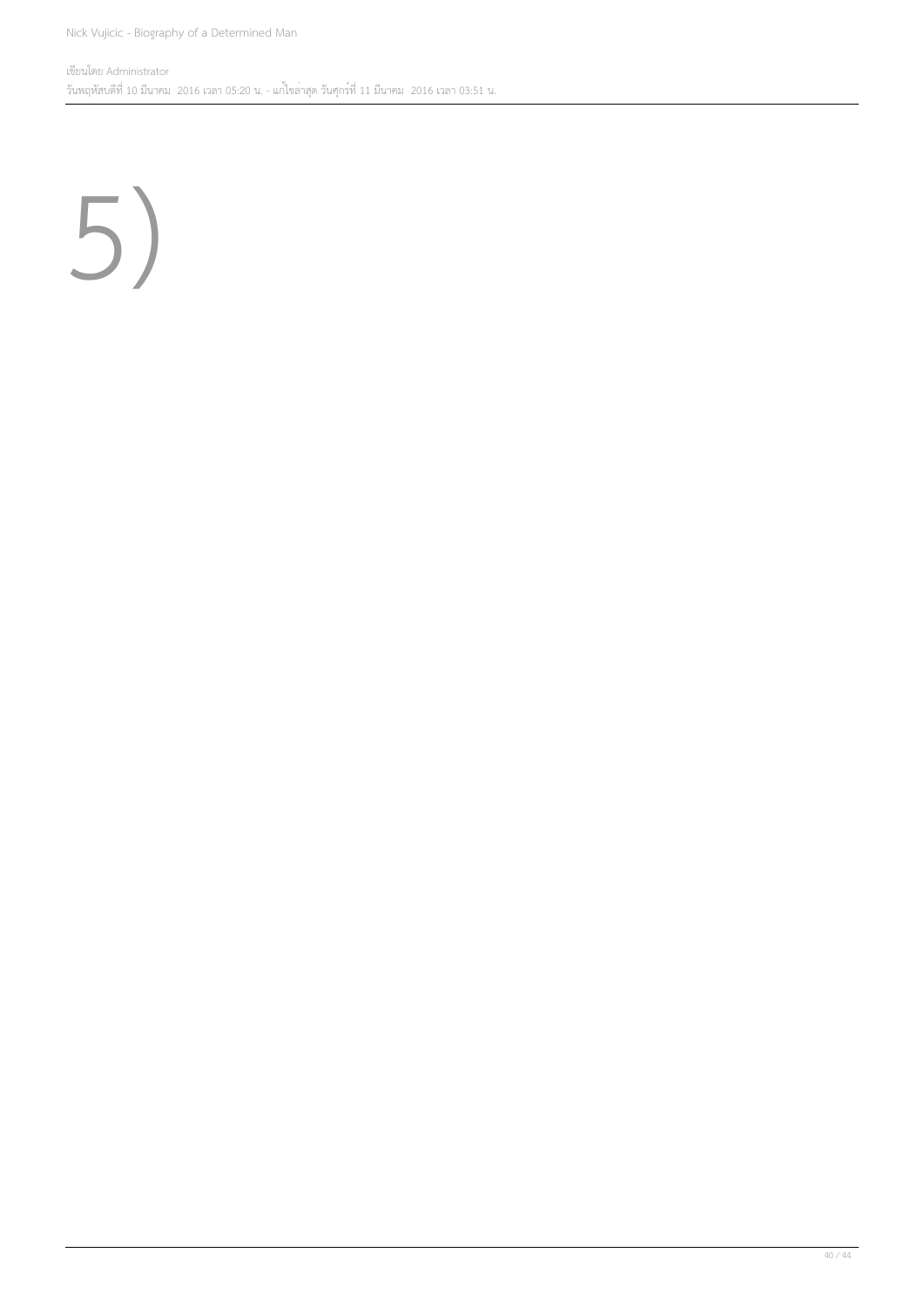# Nick Vujicic - No Arms No

#### Legs No

### Worries (Part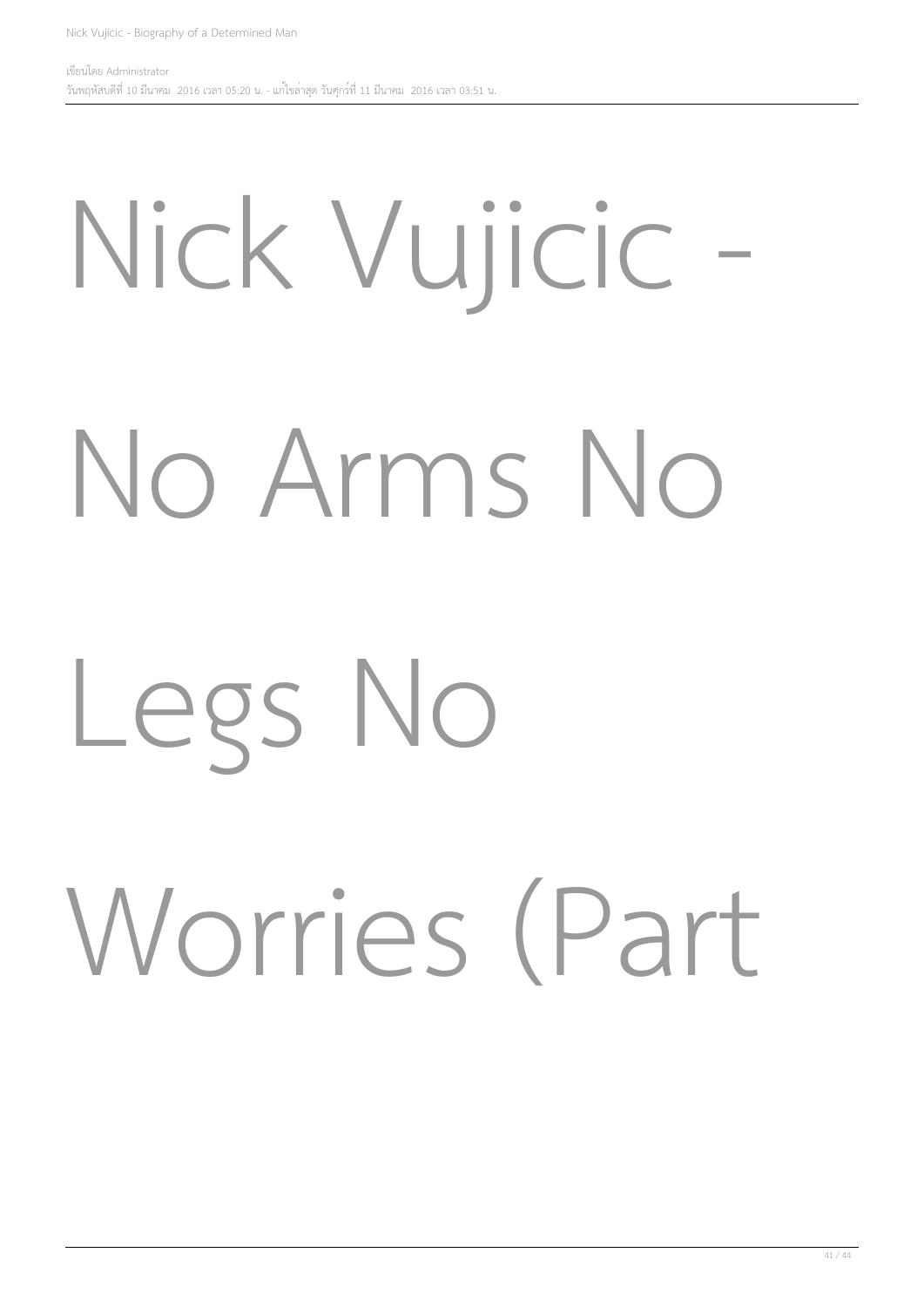6)